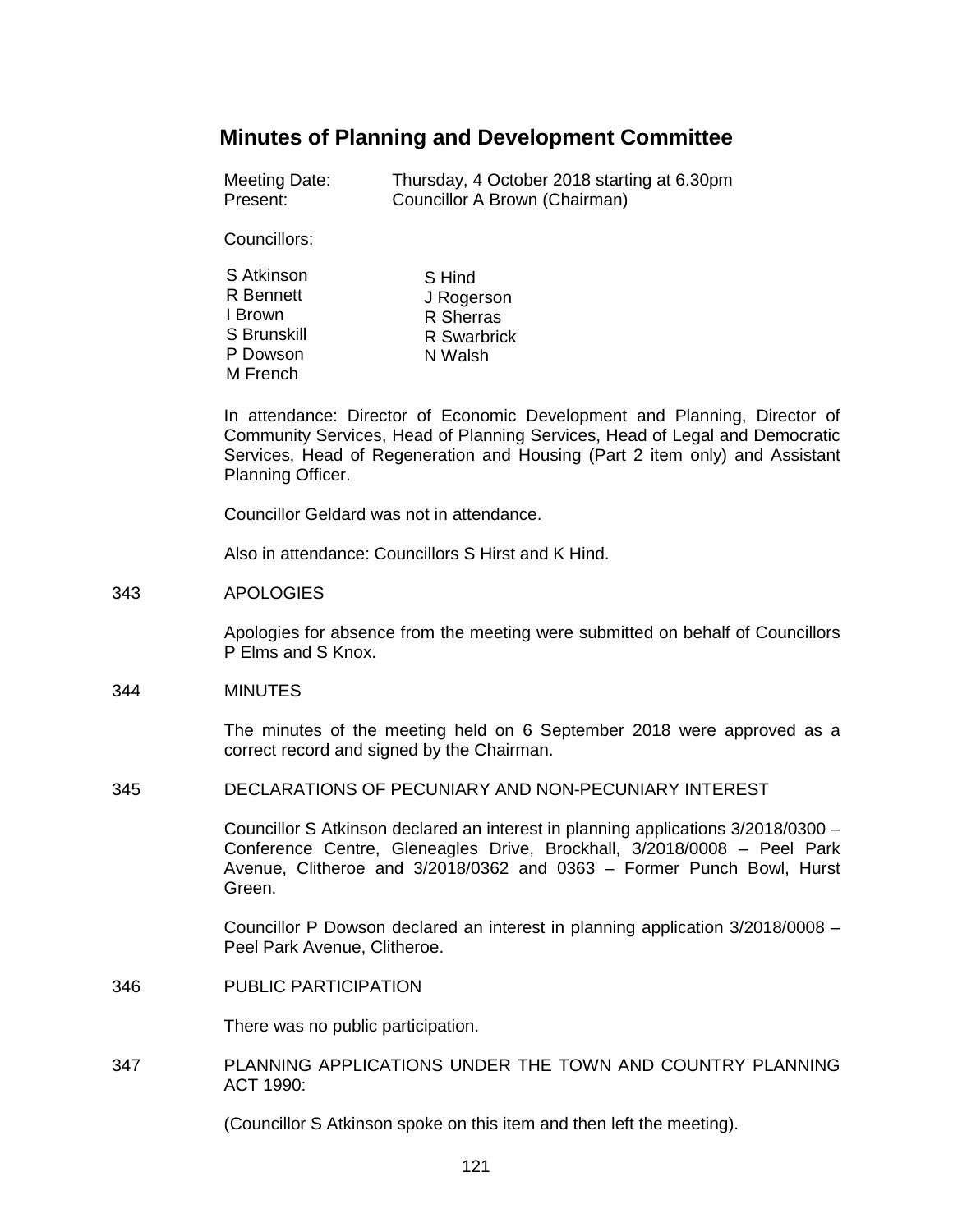1. APPLICATION NO: 3/2018/0300/P GRID REF: SD 370274 436468

## DEVELOPMENT DESCRIPTION:

TWO-STOREY EXTENSION OF EXISTING OFFICE BUILDING AT THE CONFERENCE CENTRE OFFICES, GLENEAGLES DRIVE, BROCKHALL VILLAGE BB6 8AY

APPROVED subject to the imposition of the following conditions:

## *Time*

1. The development hereby permitted shall be commenced before the expiration of three years from the date of this permission.

REASON: Required to be imposed pursuant to Section 91 of the Town and Country Planning Act 1990 as amended by Section 51 of the Planning and Compulsory Purchasing Act 2004.

## *Plans*

- 2. Unless explicitly required by this consent, the development hereby permitted shall be carried out in complete accordance with the proposals as detailed on drawings:
	- Proposed Site Plan/ Roof Plan Drawing No P007
	- Proposed Ground Floor Plan Drawing No P008
	- Proposed First Floor Plan Drawing No P009
	- Proposed Elevations Drawing No P010
	- Proposed Elevations Drawing No P011

REASON: For the avoidance of doubt and to clarify which plans are relevant to the consent.

#### *Materials*

3. Notwithstanding the submitted details, details or specifications of all materials to be used on the external surfaces of the development hereby approved shall have been submitted to and approved by the Local Planning Authority before their use in the proposed development.

REASON: In order that the Local Planning Authority may ensure that the materials to be used are appropriate to the locality in accordance with Policy DMG1 of the Ribble Valley Core Strategy.

4. No external lighting shall be installed on the external façade of the new extension, or elsewhere on the site, without the prior written approval of the Local Planning Authority. Details of any such lighting shall be submitted to and approved in writing by the Local Planning Authority prior to its installation. The approved details shall thereafter be fully implemented.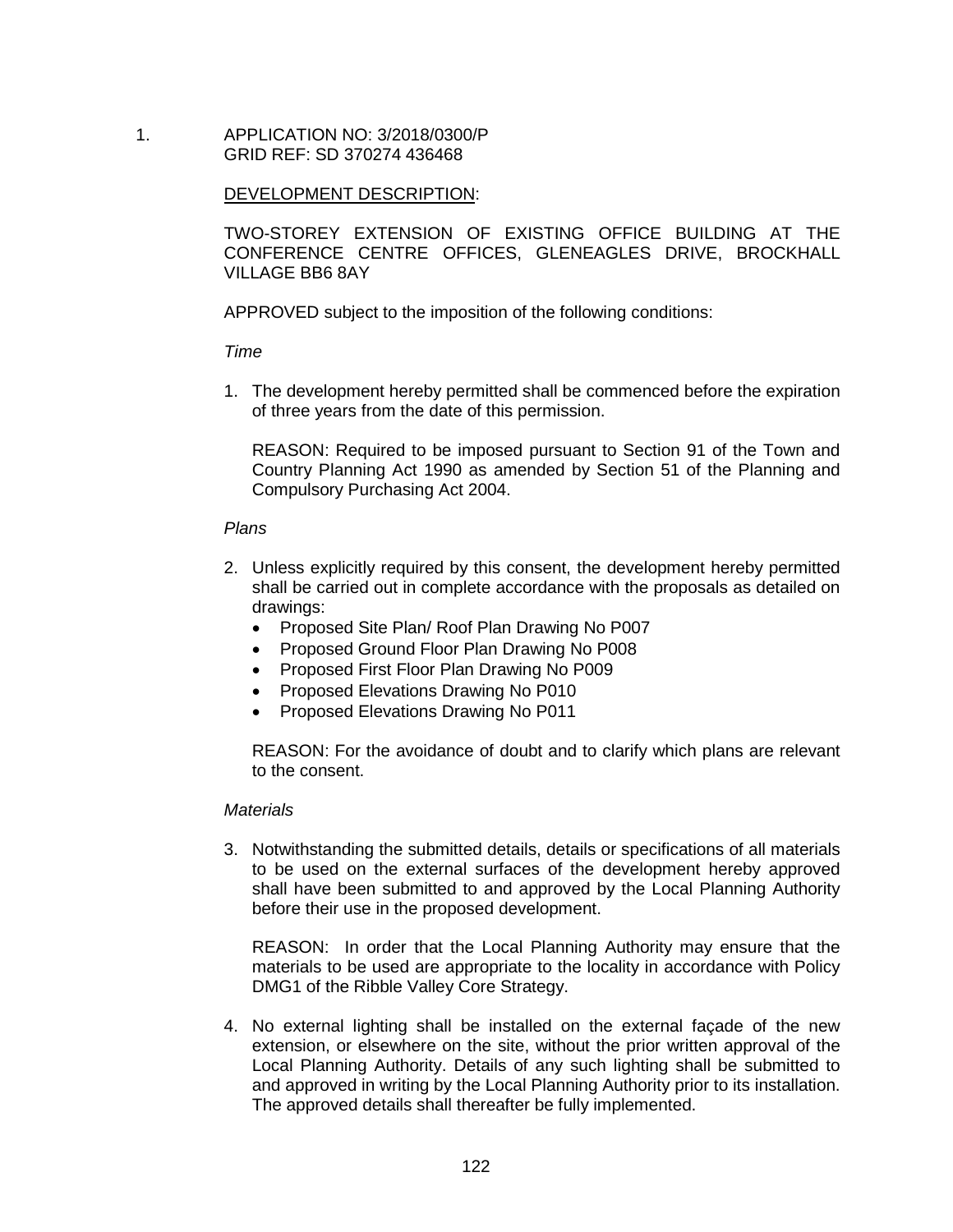REASON: In order to ensure a satisfactory appearance in the interests of visual amenity and to prevent nuisance arising in accordance with Policy DMG1 of the Ribble Valley Core Strategy.

#### *Highways*

5. No deliveries during the construction period shall be made before 9.00 are and after 3.00pm to avoid conflict with traffic (vehicular or pedestrian) entering/leaving the estate.

REASON: In the interest of highway safety and to comply with Policy DMG1 of the Core Strategy.

6. No Development shall take place until a Construction Method Statement has been submitted to and approved in writing by the local planning authority. The approved statement shall be adhered to throughout the construction period.

It shall provide for:

- 1. The parking of vehicles of site operatives and visitors
- 2. The loading and unloading of plant and materials
- 3. The storage of plant and materials used in constructing the development
- 4. The erection and maintenance of security hoarding
- 5. The location of wheel washing facilities
- 6. Measure to ensure that construction and delivery vehicles do not impede access to the surrounding neighbouring properties.
- 7. The hours of operation for all construction works.

The approved statement shall be adhered to throughout the construction period of the development.

REASON: In the interest of protecting residential amenity from noise and disturbance and to ensure the safe operation of the highway in accordance with Policies DMG1 and DMG3 of the Ribble Valley Core Strategy.

6. Notwithstanding the submitted details, precise details of the proposed refuse storage and cycle storage provision shall have been submitted to and approved by the Local Planning Authority prior to commencement of development. For the avoidance of doubt all proposed cycle storage shall be enclosed and lockable.

The development shall be carried out in strict accordance with the approved details. For the avoidance of doubt the approved details shall be made available for use prior to the use hereby approved first becoming operative. The agreed details/provision shall be retained for use at all times thereafter.

REASON: In order that the Local Planning Authority may ensure that the development provides adequate provision for the storage of domestic/commercial waste and adequate provision that encourages the use of sustainable means of transport in accordance with Key Statement DMI1 and Policies DMG1 and DMG3 of the Ribble Valley Core Strategy.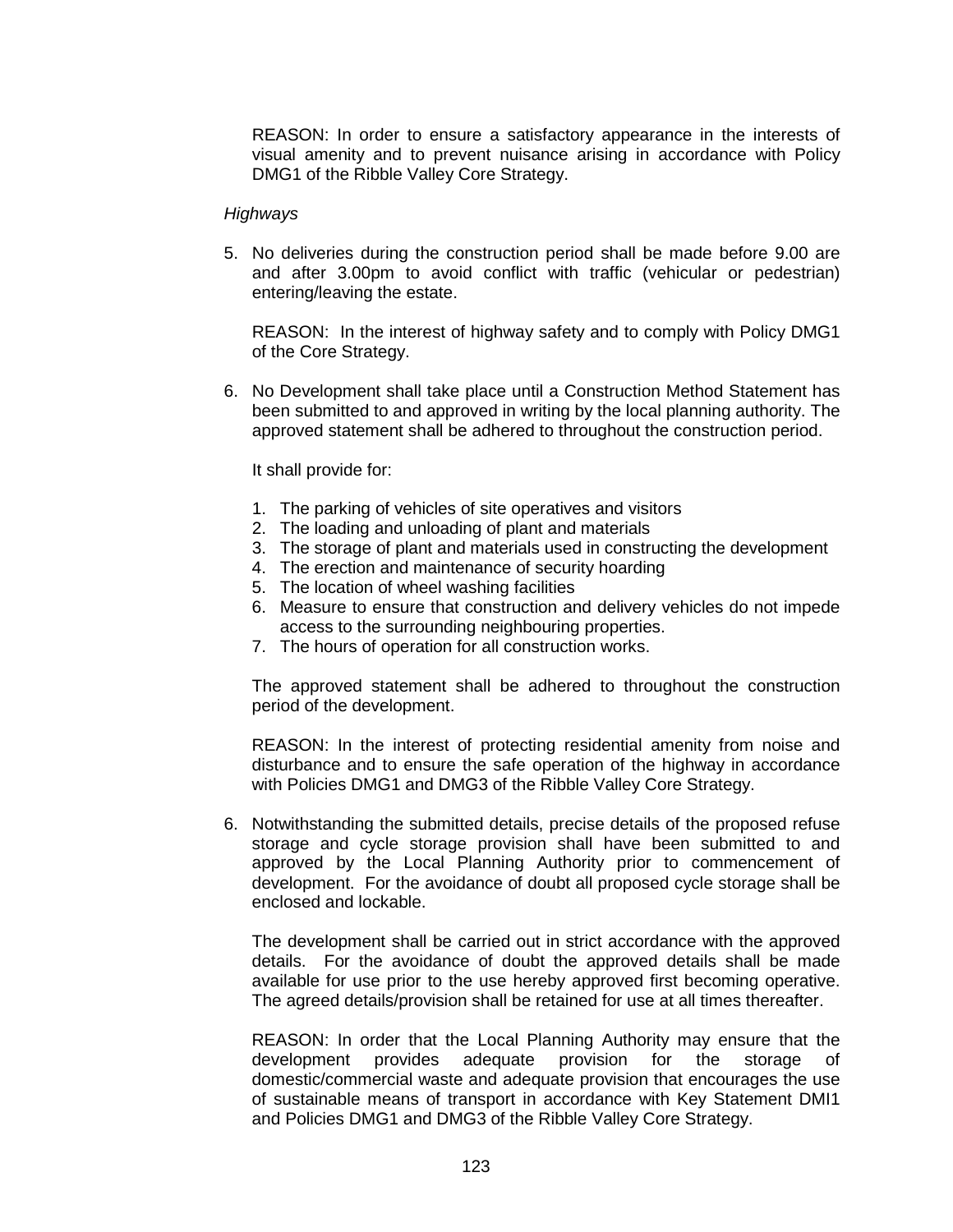#### *Use Classes*

7. Notwithstanding the provisions of the Town and Country Planning (Use Classes) Order 1987 (as amended or re-enacted) and the Town and Country Planning (General Permitted Development)(England) Order 2015 (as amended or re-enacted) and the Town and Country Planning (General Permitted Development) (England) (Amendment) Order 2016 (as amended or re-enacted) the area indicated as 'office space' on drawings P008 and P009 shall only be used for the purposes of office use (B1a) and for no other purpose, including any other purpose within Use Class B1.

REASON: For the avoidance of doubt and to ensure that the development remains compatible with the character of the area in accordance with Policies DMB1 and DMG1 of the Ribble Valley Core Strategy.

## *Landscape and Ecology*

8. Notwithstanding the submitted details, no development, including any site preparation, shall commence or be undertaken on site until a scheme for the hard and soft landscaping of the site shall be submitted to and approved in writing by the local planning authority. The scheme shall indicate, as appropriate, the types and numbers of trees and shrubs, their distribution on site, those areas to be seeded, turfed, paved or hard landscaped, including details of any changes of level or landform and the types and specifications of all retaining structures (where applicable).

The approved soft landscaping scheme shall be implemented in the first planting season following use of the development unless otherwise required by the reports above, whether in whole or part and shall be maintained thereafter for a period of not less than 10 years to the satisfaction of the Local Planning Authority. This maintenance shall include the replacement of any tree or shrub which is removed, or dies, or is seriously damaged, or becomes seriously diseased, by a species of similar size to those originally planted.

The hard landscaping shall be implemented in accordance with the approved details prior to the first occupation of the development and retained thereafter at all times.

REASON: To ensure the proposal is satisfactorily landscaped and appropriate to the locality in accordance with Policy DMG1and DME2 of the Ribble Valley Core Strategy.

9. Notwithstanding the submitted details, no development, including any site preparation, demolition, scrub/hedgerow clearance or tree works/removal shall commence or be undertaken on site until a detailed construction specification and arboricultural method statement has been submitted to and approved in writing by the Local Planning Authority. Thereafter the development shall be implemented wholly in accordance with the approved details unless otherwise and firstly approved in writing by the Local Planning Authority.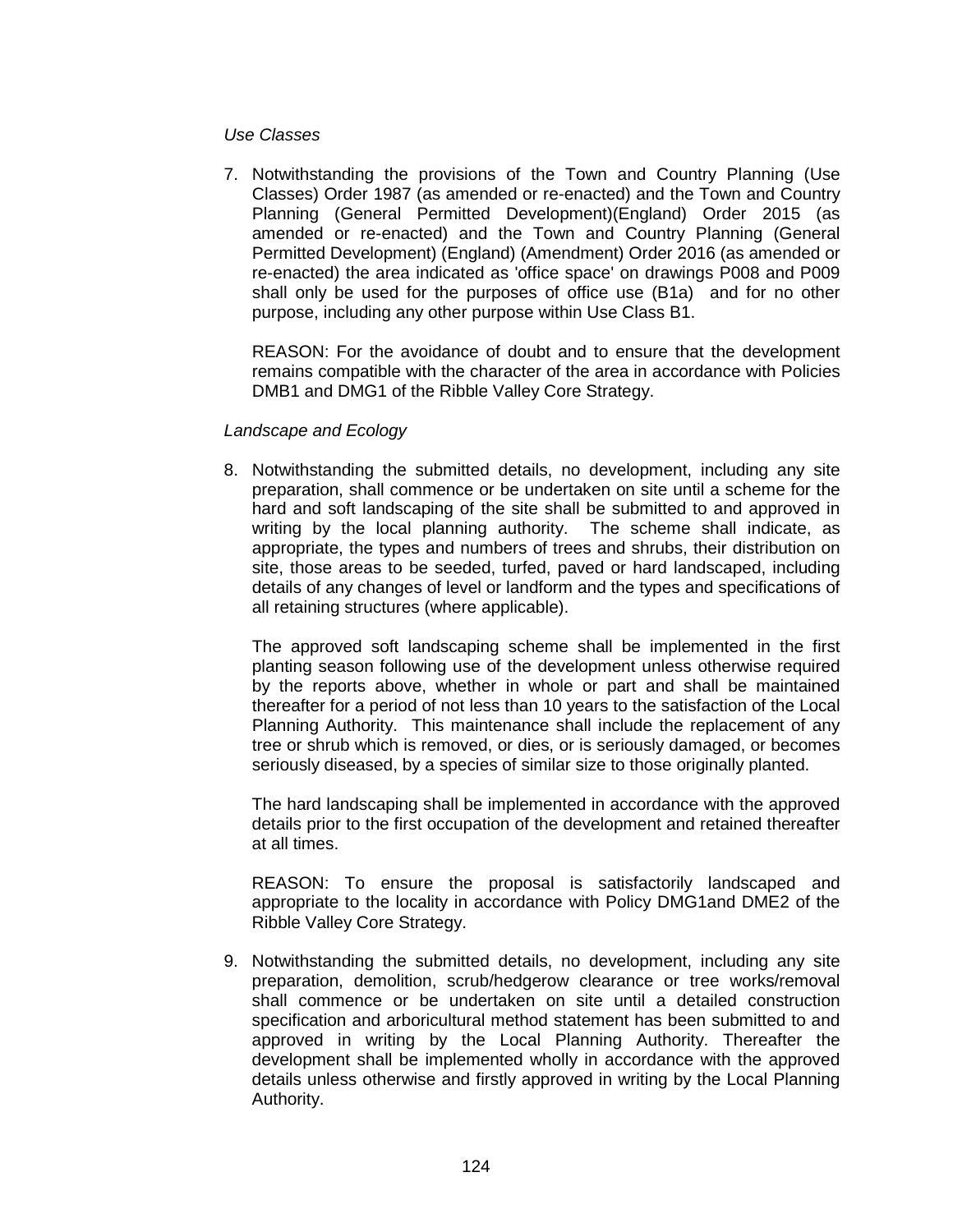A tree protection monitoring schedule shall be agreed and tree protection measures inspected by the local planning authority before any site works are begun. The root protection/exclusion zone shall remain in place until all building work has been completed and all excess materials have been removed from site including soil/spoil and rubble. During the building works no excavations or changes in ground levels shall take place and no building materials/spoil/soil/rubble shall be stored or redistributed within the protection/exclusion zone, in addition no impermeable surfacing shall be constructed within the protection zone.

REASON: To ensure a satisfactory form of development in the interest of the visual amenity of the area and in accordance with Policies DMG1 and DME2 of the Ribble Valley Core Strategy.

10. Within two months of the development commencing on site, details of the provision of two bat boxes shall have been submitted to, and approved in writing by the Local Planning Authority. The details of the exact siting of the bat boxes shall be submitted on a site plan and the duly approved boxes shall be installed in accordance with the agreed details within two months of the offices hereby approved being first brought into use, unless otherwise agreed in writing by the Local Planning Authority.

REASON: In the interests of biodiversity and to enhance roosting opportunities for species of conservation concern and protected species in accordance with Section 9 of the NPPF, and Policies DMG1 and DME3 of the Ribble Valley Core Strategy.

(Nathan Lowe spoke against the above application. Councillor Atkinson returned to the meeting)

 2. APPLICATION REF: 3/2018/0380 GRID REF: SD 368134 432869

DEVELOPMENT DESCRIPTION:

PROPOSED EXTENSION TO THE CHURCH TO INCORPORATE NEW CAR PARKING FACILITY AT ST PETERS CHURCH, RIBCHESTER ROAD, CLAYTON LE DALE BB1 9EQ

The Head of Planning Services reported an additional letter from the agent.

REFUSED for the following reasons:

- 1. The proposal due to the size and footprint of the extension would result in a disproportionate addition above the size of the existing building and as such be harmful, to the Green Belt and contrary to NPPF Paragraph 145(C) and Key Statement EN1 of the Core Strategy.
- 2. The proposed extension by virtue of its size and footprint would have a detrimental visual impact on the character of the existing building by creating a visual imbalance and harmful appearance and such be contrary to Policies DMG1 and DME4 of the Core Strategy.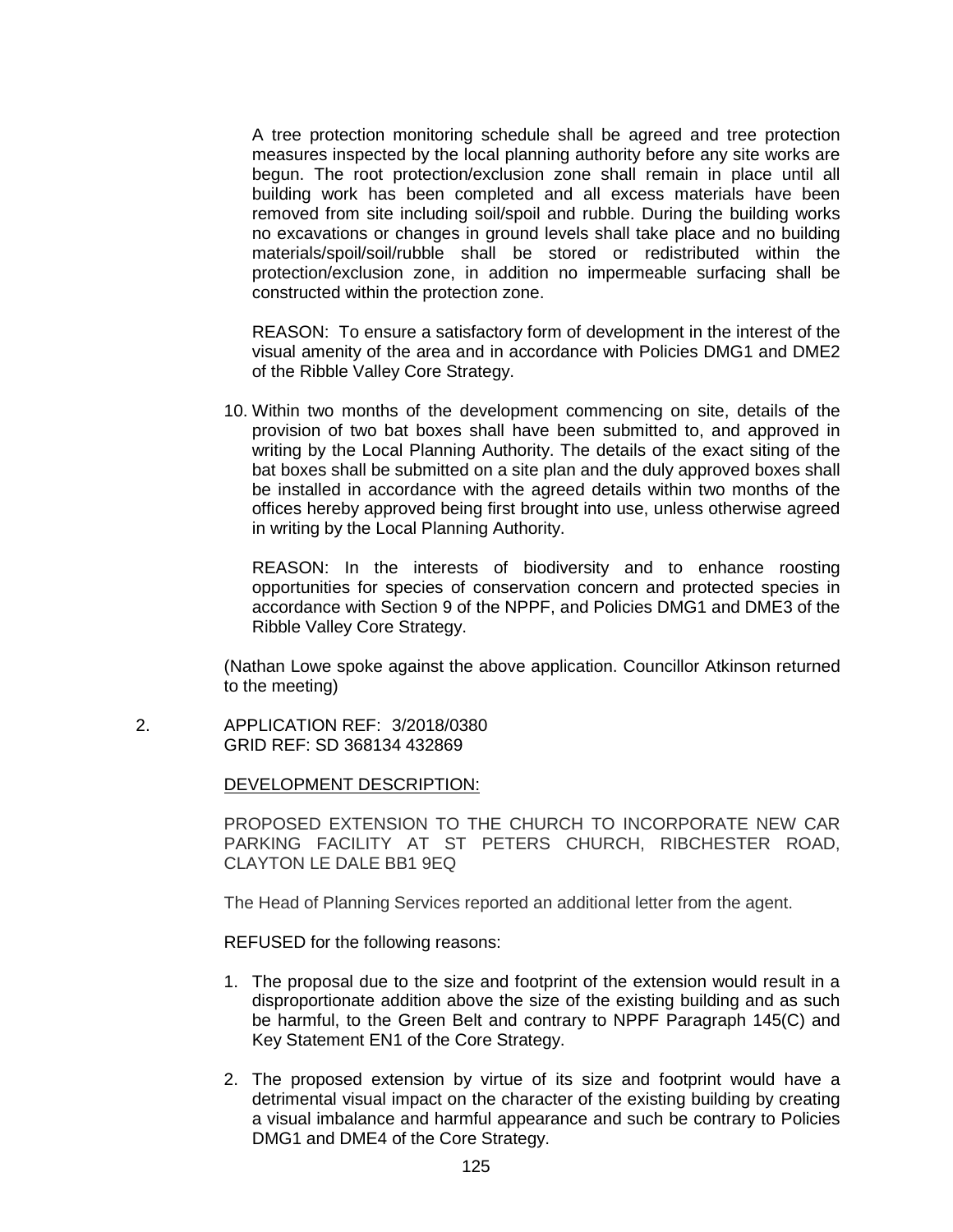(Annette Patterson spoke against the above application).

 3. APPLICATION REF: 3/2018/0435 GRID REF: SD 374247 441101

DEVELOPMENT DESCRIPTION:

DEMOLITION OF EXISTING PROPERTY AND ASSOCIATED OUTBUILDINGS AND ERECTION OF SIX DWELLINGS AT 32 HALL STREET, CLITHEROE, BB7 1HJ

The Head of Planning Services reported upon 5 additional letters of objection.

REFUSED for the following reasons:

- 1. The proposed development, by virtue of its design and density, would result in an unsympathetic and incongruous scheme of development that would be harmful to the character, setting and visual amenities of the wider built environment. This would be contrary to Policy DMG1 of the Ribble Valley Core Strategy.
- 2. The proposed development, by virtue of its scale, design, mass and proximity to the neighbouring properties, would result in a development that would have an overbearing impact resulting in loss of natural light and outlook. This would be detrimental to the residential amenity of the occupants of neighbouring properties and would be contrary to Policy DMG1 of the Ribble Valley Core Strategy.

(Mr Kinder spoke in favour of the above application. Mr Doran spoke against the above application).

(Councillor Atkinson and Councillor Dowson left the meeting)

 4. APPLICATION REF: 3/2018/0008 GRID REF: SD 374748 441061

## DEVELOPMENT DESCRIPTION:

DEMOLITION OF EXISTING DWELLING AND ERECTION OF 34 BUNGALOWS FOR THE OVER 55S WITH ASSOCIATED ACCESS, PARKING, LANDSCAPING AND OPEN SPACE AT 30 PEEL PARK AVENUE, CLITHEROE BB7 1ET AND LAND TO THE REAR

The Head of Planning Services reported changes to the unilateral undertaking and the increased offer of affordable units from 4 to 5 units.

DEFERRED and DELEGATED to the Director of Economic Development and Planning for approval subject to the satisfactory completion of a revised Heritage Assessment and satisfactory justification and the following conditions: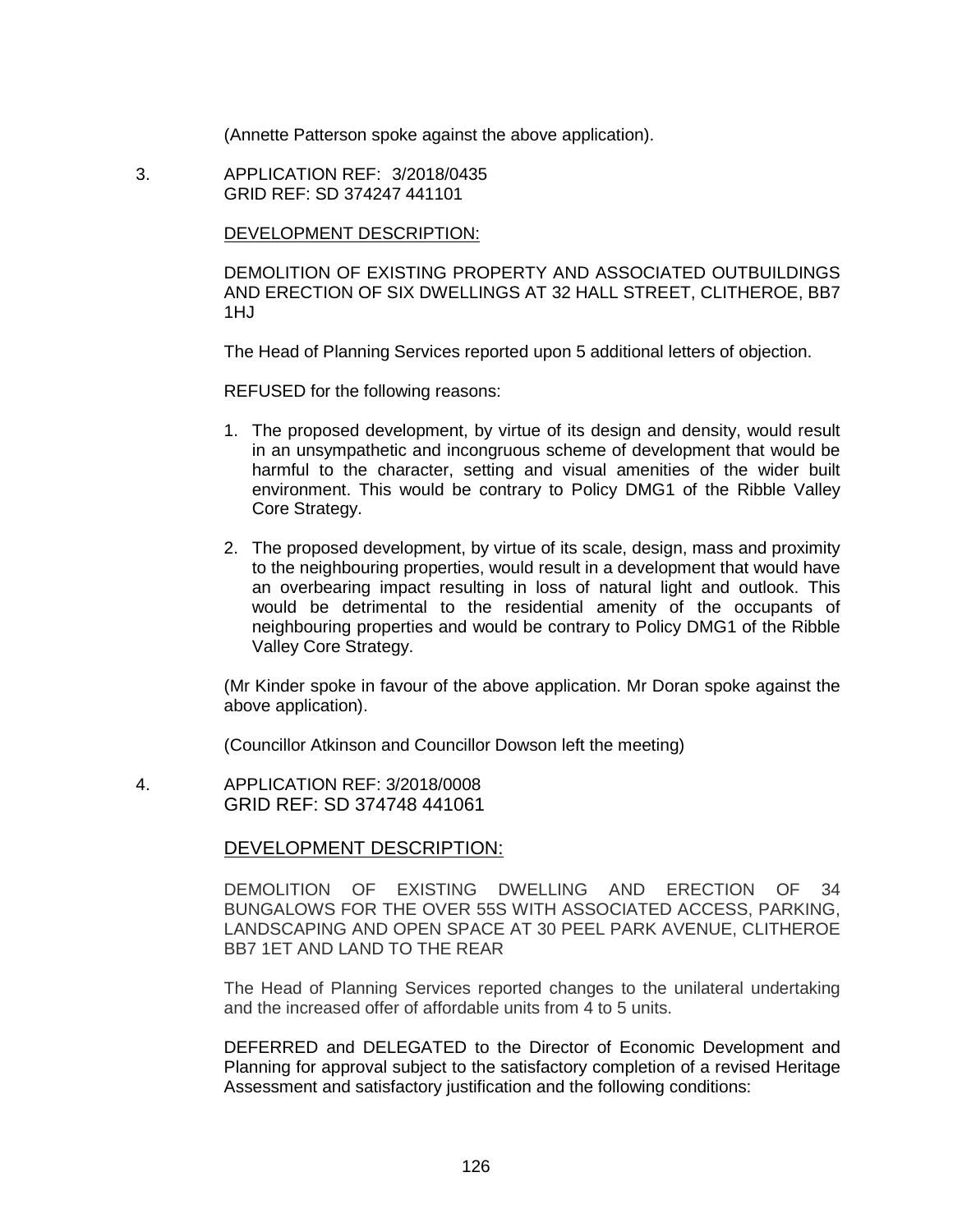# *Timings and Commencement*

1. The development must be begun no later than the expiration of one year beginning with the date of this permission.

REASON: Required to be imposed pursuant to Section 91 of the Town and Country Planning Act 1990 as amended by Section 51 of the Planning and Compulsory Purchase Act 2004.

- 2. Unless explicitly required by condition within this consent, the development hereby permitted shall be carried out in complete accordance with the proposals as detailed on drawings:
	- Location Plan OS-01
	- Site Layout 17-15-SK01 A
	- Street Scenes 17-15-S01
	- Garage Detail GD-01
	- Materials Plan 17-15-SK02
	- Boundary detail 17-15-SK01
	- House Type booklet
	- Design and Access Statement

REASON: For the avoidance of doubt and to clarify which plans are relevant to the consent.

## *Matters of Design*

3. All materials to be used in the elevations and roof of the proposed development shall be as stated on the application form and approved drawings and shall not be varied without the prior written permission of the Local Planning Authority.

REASON: The proposed materials are appropriate to the locality in accordance with Policy DMG1 of the Ribble Valley Core Strategy.

4. Prior to the commencement of the development details of the design and position of the external meter boxes shall be submitted to and agreed in writing by the Local Planning Authority. For the avoidance of doubt the details shall indicate that no meter boxes will be located on the primary elevations of the proposed dwellings or on locations that that are afforded a high level of visibility upon the streetscene. The development shall be carried out in strict accordance with the approved details unless otherwise agreed in writing by the Local Planning Authority.

REASON: In order that the Local Planning Authority may ensure that the detailed design of the proposal is appropriate to the locality and results in acceptable standard of appearance in accordance with Policy DMG1 of the Ribble Valley Core Strategy.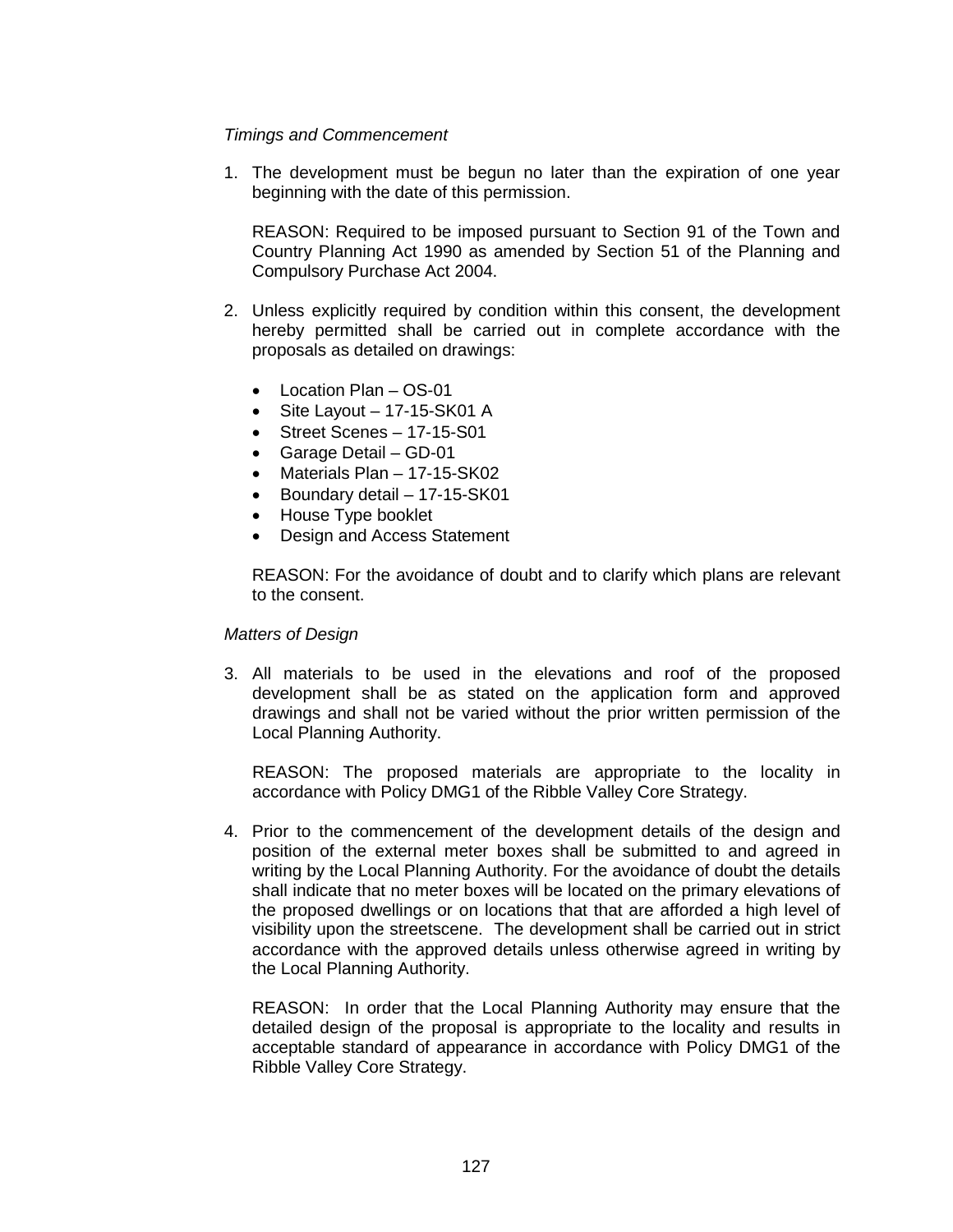## *Landscape*

5. The development hereby permitted shall be carried out in accordance with the boundary treatment proposals as detailed on approved drawing no. 17- 15-SK01.

REASON: To ensure the proposal is satisfactorily landscaped and appropriate to the locality in accordance with Policy DMG1 of the Ribble Valley Core Strategy.

6 No development including any site preparation, scrub/hedgerow clearance shall commence until the measures to protect the trees identified in the approved Arboricultural Impact Assessment prepared by Ascerta and shown in Appendix 2, drawing no. P.904.17.02A have been carried out in accordance with BS5837 (2012): 'Trees in Relation to Construction'. Such fencing shall be erected in its entirety prior to any other operations taking place on the site. This fencing should not be breached or removed during development. Furthermore within the areas so fenced the existing ground level shall be neither raised nor lowered and there shall be no development or development-related activity of any description including the deposit of spoil or the storage of materials unless expressly agreed by the Local Planning Authority.

REASON: To protect trees/hedging of landscape and visual amenity value on and adjacent to the site or those likely to be affected by the proposed development in accordance with Policies DMG1 and DME2 of the Ribble Valley Core Strategy.

## *Drainage and Flooding*

7. Foul and surface water shall be drained on separate systems.

REASON: To secure proper drainage and to manage the risk of flooding and pollution in accordance with Policy DME6 of the Ribble Valley Core Strategy.

8 No development shall commence until final details of the design, based on sustainable drainage principles, and implementation of an appropriate surface water sustainable drainage scheme have been submitted to and approved in writing by the local planning authority.

Those details shall include, as a minimum:

a) Information about the lifetime of the development, design storm period and intensity (1 in 30 & 1 in 100 year + allowance for climate change see EA advice Flood risk assessments: climate change allowances'), discharge rates and volumes (both pre and post development), temporary storage facilities, the methods employed to delay and control surface water discharged from the site, and the measures taken to prevent flooding and pollution of the receiving groundwater and/or surface waters, including watercourses, and details of floor levels in AOD;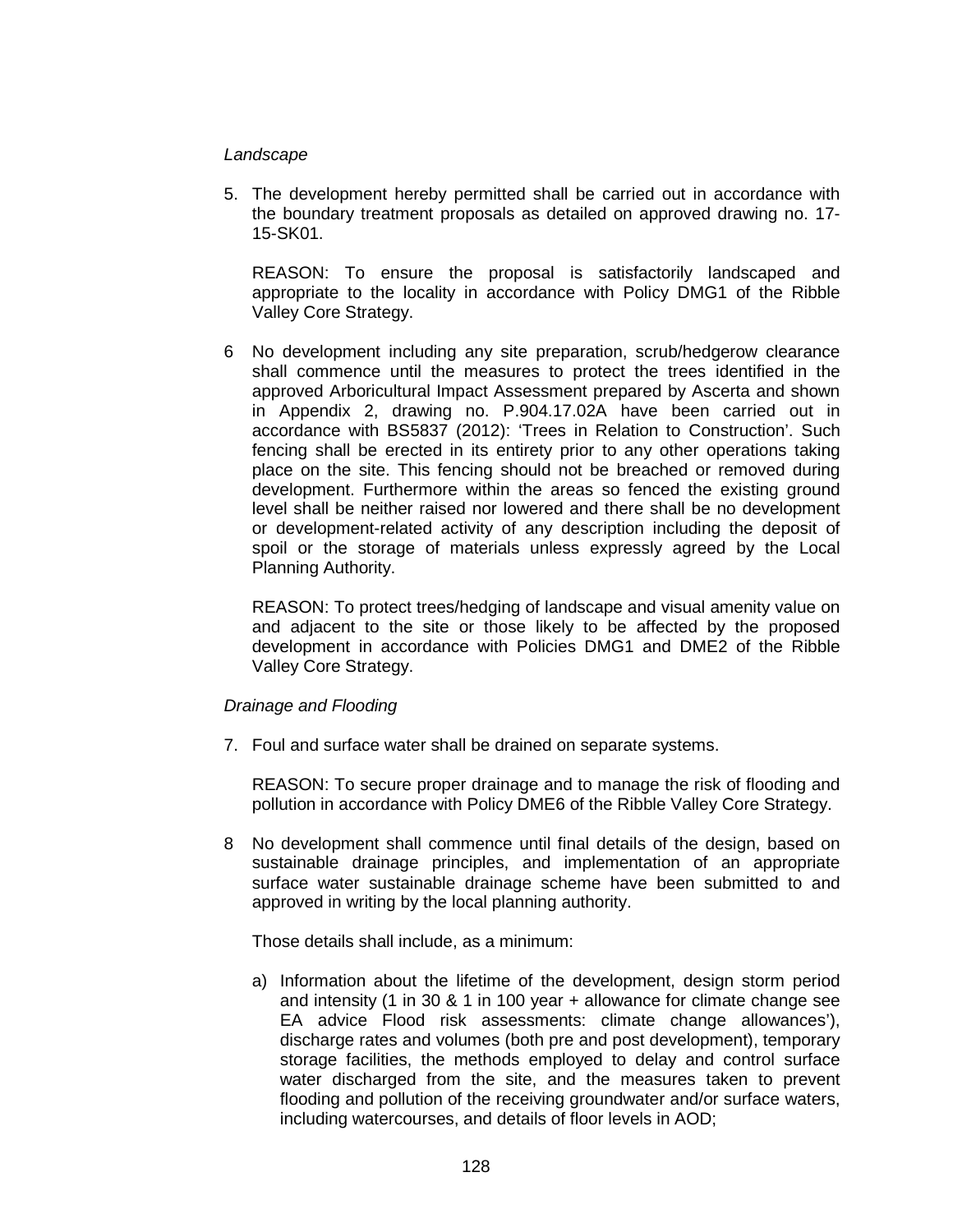- b) The drainage strategy should demonstrate that the post development surface water run-off rate will not exceed the pre-development greenfield run-off rate for the corresponding rainfall event. The maximum surface water run-off rate from the development will be no greater than 10.6l/s. The scheme shall subsequently be implemented in accordance with the approved details before the development is completed.
- c) Any works required off-site to ensure adequate discharge of surface water without causing flooding or pollution (which should include refurbishment of existing watercourses (open or culverted) and headwalls or removal of unused culverts where relevant);
- d) Flood water exceedance routes, both on and off site;
- e) A timetable for implementation, including phasing as applicable;
- f) Evidence of an assessment of the site conditions to include a site investigation and test results to confirm infiltrations rates. If infiltration is shown to be a viable option for the disposal of surface water, then this should then be used as the primary method for disposing of surface water from the site. Disposal via an ordinary watercourse will only be considered where infiltration is proved to be unsuitable.
- g) Details of water quality controls, where applicable.

The scheme shall be implemented in accordance with the approved details prior to first occupation of any of the approved dwellings, or completion of the development, whichever is the sooner. Thereafter the drainage system shall be retained, managed and maintained in accordance with the approved details.

REASON: To ensure that the proposed development can be adequately drained and to ensure there is no flood risk on or off the site resulting from the proposed development in accordance with Policy DME6 of the Ribble Valley Core Strategy.

- 9. No development shall commence until details of an appropriate management and maintenance plan for the sustainable drainage system for the lifetime of the development have been submitted which, as a minimum, shall include:
	- a) The arrangements for adoption by an appropriate public body or statutory undertaker, management and maintenance by a Residents' Management Company
	- b) Arrangements concerning appropriate funding mechanisms for its ongoing maintenance of all elements of the sustainable drainage system (including mechanical components) and will include elements such as:
		- i. on-going inspections relating to performance and asset condition assessments
		- ii. operation costs for regular maintenance, remedial works and irregular maintenance caused by less sustainable limited life assets or any other arrangements to secure the operation of the surface water drainage scheme throughout its lifetime;
	- c) Means of access for maintenance and easements where applicable.

The plan shall be implemented in accordance with the approved details prior to first occupation of any of the approved dwellings, or completion of the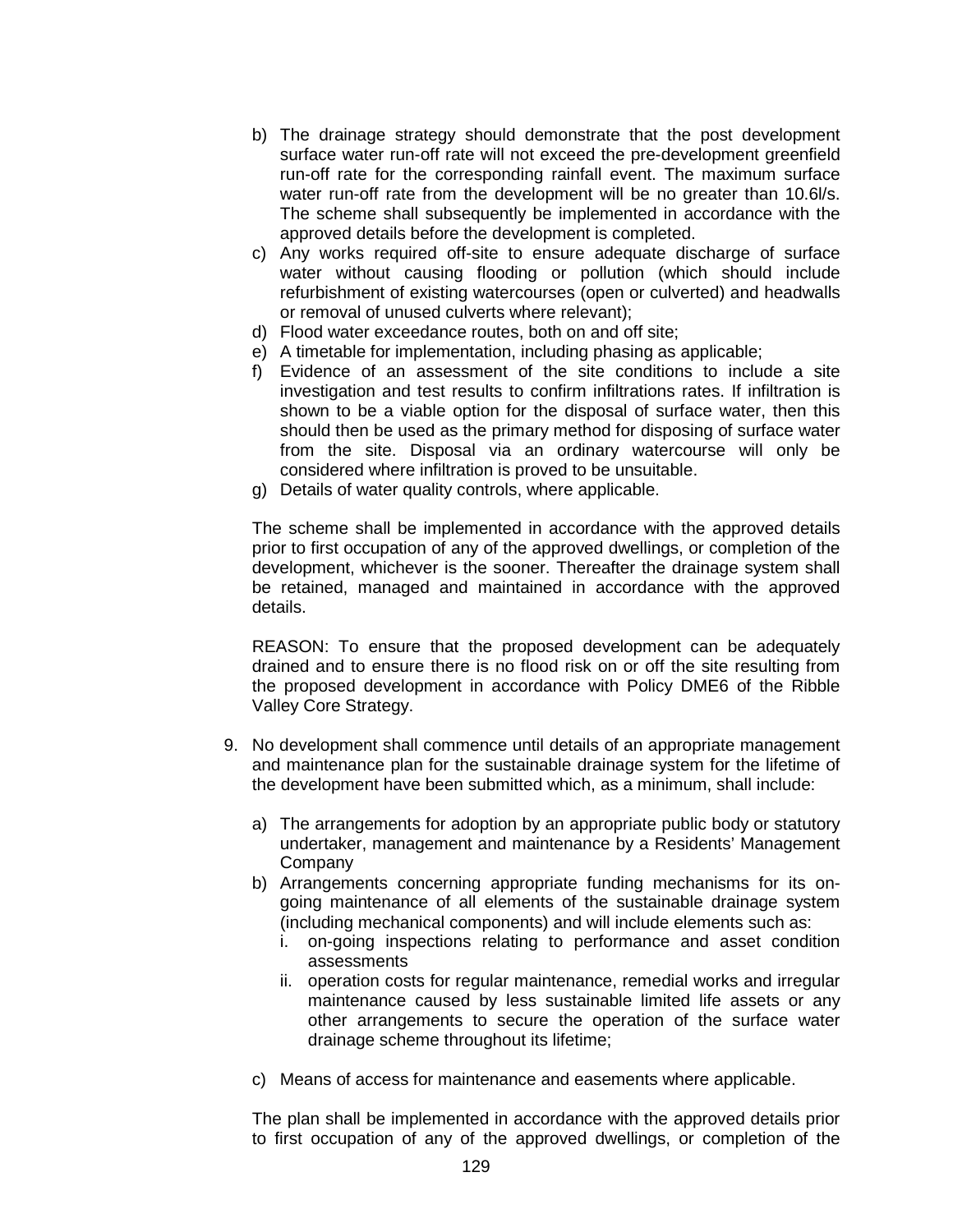development, whichever is the sooner. Thereafter the sustainable drainage system shall be managed and maintained in accordance with the approved details.

REASON: To ensure that appropriate and sufficient funding and maintenance mechanisms are put in place for the lifetime of the development. To reduce the flood risk to the development as a result of inadequate maintenance and to identify the responsible organisation/body/company/undertaker for the sustainable drainage system in accordance with Policy DME6 of the Ribble Valley Core Strategy.

10 No development hereby permitted shall be occupied until the sustainable drainage scheme for the site has been completed in accordance with the submitted details. The sustainable drainage scheme shall be managed and maintained thereafter in accordance with the agreed management and maintenance plan. REASON: To ensure that the proposed development can be adequately

maintained and to ensure there is no flood risk on or off the site resulting from the proposed development in accordance with Policy DME6 of the Ribble Valley Core Strategy.

# *Highways*

11. Prior to any building work commencing on site a scheme for the provision of facilities to charge electric vehicles within at least 30% of the dwellings hereby approved shall have been submitted to the Local Planning Authority for approval. The development shall be carried out in strict accordance with the approved details and the charging facilities shall be made available for use prior to the occupation of each dwellings house within which they will be installed.

REASON: To ensure that provision is made for electric powered cars and to support sustainable methods of travel in accordance with Key Statement DMI2 and Policy DMG3 of the Core Strategy.

12. For the full period of construction, facilities shall be available on site for the cleaning of the wheels of vehicles leaving the site and such equipment shall be used as necessary to prevent mud and stones being carried onto the highway. The roads adjacent to the site shall be mechanically swept as required during the full construction period.

REASON: To prevent stones and mud being carried onto the public highway to the detriment of road safety.

- 13. No development shall take place, including any works of demolition, until a construction method statement has been submitted to and approved in writing by the local planning authority. The approved statement shall be adhered to throughout the construction period. It shall provide include:
	- The parking of vehicles of site operatives and visitors;
	- Loading and unloading of plant and materials used in the construction of the development;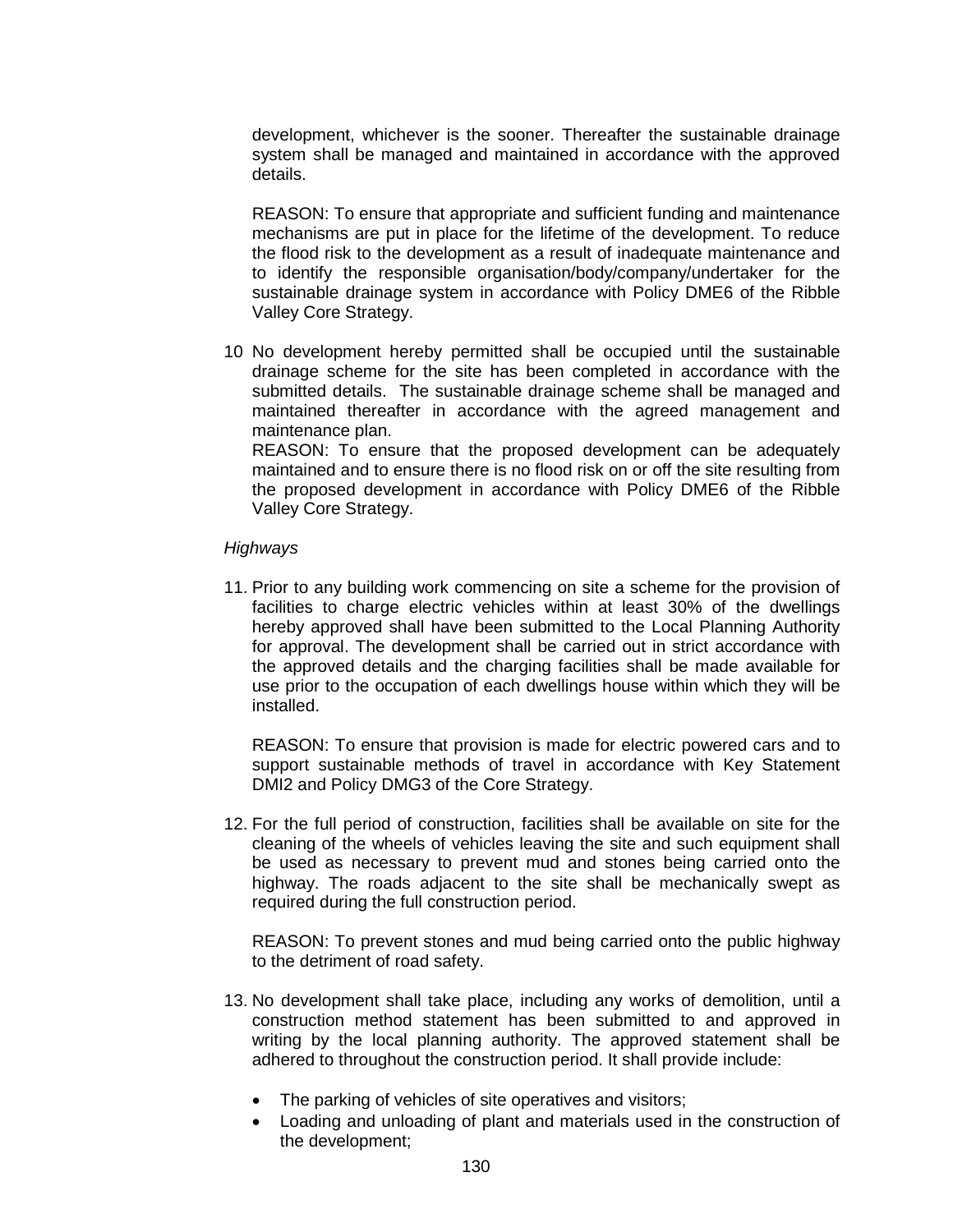- Storage of such plant and materials;
- Periods when plant and materials trips should not be made to and from the site (mainly peak hours but the developer to identify times when trips of this nature should not be made);
- Routes to be used by vehicles carrying plant and materials to and from the site;
- Measures to ensure that construction and delivery vehicles do not impede access to adjoining properties.
- Details of working hours
- The method of demolition for the existing property
- The erection and maintenance of security hoarding
- Contact details for the site manager

REASON: In the interests of protecting residential amenity from noise and disturbance and to ensure the safe operation of the Highway during the construction phase of the development in accordance with Policies DMG1 and DMG3 of the Ribble Valley Core Strategy.

14. The new estate road for the development shall be constructed in accordance with the Lancashire County Council Specification for Construction of Estate Roads to at least base course level up to the entrance of the site compound before any development takes place within the site and shall be further extended before any development commences fronting the new access road.

REASON: To ensure that satisfactory access is provided to the site before the development hereby permitted becomes operative.

15. The parking, garaging and associated manoeuvring facilities shown on the plans hereby approved shall be surfaced or paved, drained and marked out and made available in accordance with the approved Site Layout Drawing prior to the occupation of any of the dwellings. Such parking facilities shall thereafter be permanently retained for that purpose (notwithstanding the Town and Country Planning (General Permitted Development) Order 2015).

REASON: In the interests of visual amenity and to facilitate adequate vehicle parking and turning facilities to serve the site in accordance with Policy DMG1 of the Ribble Valley Core Strategy.

16. Notwithstanding the provisions of the Town and Country Planning (General Development Procedure) Order 2015 and the Town and Country Planning (General Permitted Development) (Amendment) (No 2) (England) Order 2015, or any subsequent Orders or statutory provision re-enacting the provisions of these Orders, all garages shown on the approved plan shall be maintained as such and shall not be converted to or used for living accommodation without the prior written approval of the Local Planning Authority in consultation with the Highway Authority.

REASON: In the interests of visual amenity and to facilitate adequate vehicle parking and/or turning facilities to serve the dwelling in accordance with Policy DMG1 of the Ribble Valley Core Strategy.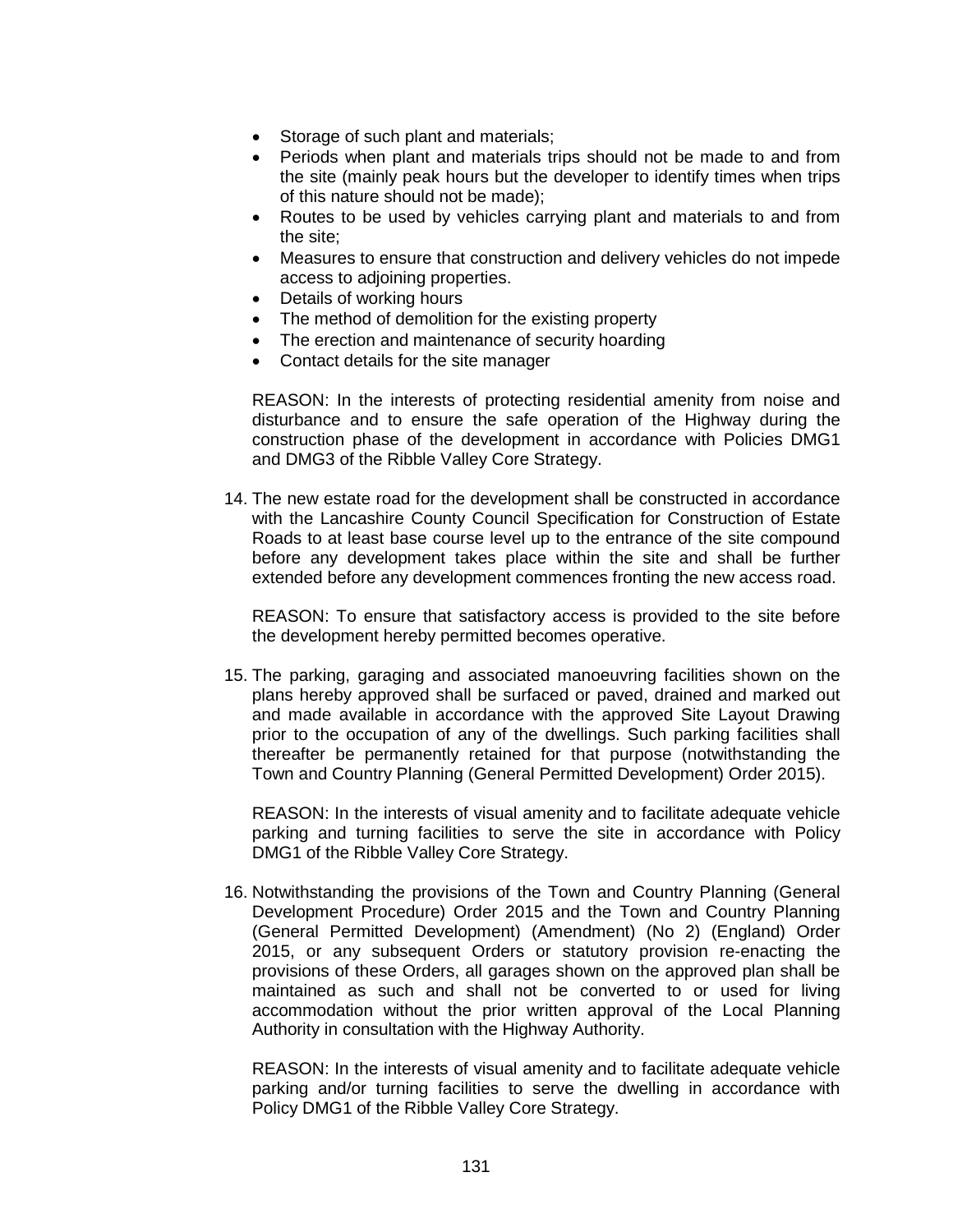#### *Ecology and Trees*

17. The development hereby approved shall be carried out in complete accordance with the recommendations and mitigation measures detailed within the submitted Protected Species Survey (Dec 2016) and Phase 1 Habitat Survey (Dec 16).

REASON: In the interests of biodiversity and to enhance nesting/roosting opportunities for species of conservation concern and reduce the impact of development in accordance with Policies DMG1 and EN4 of the Ribble Valley Core Strategy.

18. No clearance of any vegetation in preparation for or during the course of development shall take place during the bird breeding season (March - August inclusive) unless an ecological survey has first been submitted to and approved in writing by the Local Planning Authority which demonstrates that the vegetation to be cleared is not utilised for bird nesting. Should the survey reveal the presence of any nesting species, then no clearance of any vegetation shall take place during the bird breeding season until a methodology for protecting nest sites during the course of the development has been submitted to and approved in writing by the Local Planning Authority. Nest site protection shall thereafter be provided in accordance with the duly approved methodology.

REASON: To ensure that there are no adverse effects on the favourable conservation status of birds and to protect the bird population from damaging activities and reduce or remove the impact of development in accordance with Key Statement EN4 and Policies DMG1 and DME3 of the Ribble Valley Core Strategy.

## *Residential Amenity*

19. Unless otherwise agreed in writing by the Local Planning Authority, no building or engineering operations within the site or deliveries to and from the site shall take place other than between 07:30 hours and 18:00 hours Monday to Friday and between 08:30 hours and 14:00 hours on Saturdays, and not at all on Sundays or Bank Holidays.

REASON: In order to protect the amenities of existing residents in accordance with Policy DMG1 of the Ribble Valley Core Strategy.

## *Archaeology and Heritage*

20. No development shall take place until the applicant or their agent or successors in title have secured the implementation of a programme of archaeological investigation and recording works. This must be carried out in accordance with a written scheme of investigation which shall first be submitted to and approved in writing by the Local Planning Authority.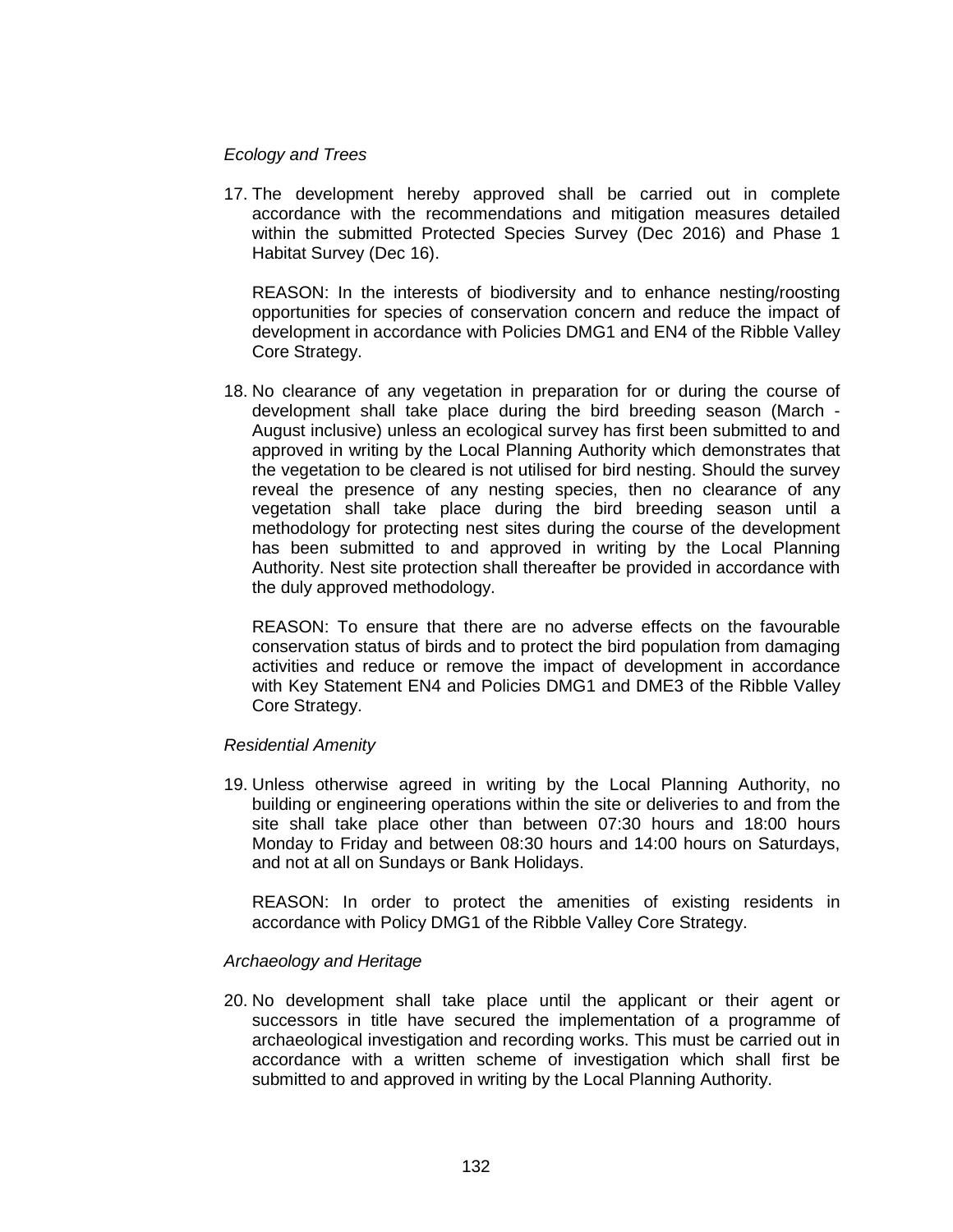REASON: To ensure the safeguarding of recording of any items of archaeological importance associated with the site and in accordance with Policy DME4 of the Ribble Valley Core Strategy.

21. No development shall be commenced until details of proposed arrangements of future management and maintenance of the proposed streets within the development have been submitted to and approved by the Local Planning Authority. The streets shall thereafter be maintained in accordance with the approved management and maintenance details until such time as a private management and maintenance company has been established.

REASON: In to ensure safe access for residents of the estate and to comply with Policy DMG1 of the Ribble Valley Core Strategy.

# INFORMATIVES:

- 1. The alterations to the existing highway as part of the new works may require changes to the existing street lighting at the expense of the client/developer.
- 2. The grant of planning permission will require the applicant to enter into an appropriate Legal Agreement, with the County Council as Highway Authority. The Highway Authority hereby reserves the right to provide the highway works within the highway associated with this proposal. Provision of the highway works includes design, procurement of the work by contract and supervision of the works. The applicant should be advised to contact the contact the Environment Directorate for further information by telephoning the Developer Support Section on 0300 123 6780, or emailing the Developer Support Section, Lancashire County Council, Environment Directorate, at [lhscustomerservice@lancashire.gov.uk](mailto:lhscustomerservice@lancashire.gov.uk)
- 3. The grant of planning permission does not entitle a developer to obstruct a right of way and any proposed stopping-up or diversion of a right of way should be the subject of an Order under the appropriate Act.

(Mr Love spoke in favour of the above application. Mr Farrar spoke against the above application).

(Councillor Dowson returned to the meeting)

 5. APPLICATION REF: 3/2018/0362 (Full Planning Application) GRID REF: 367396 437862

## DEVELOPMENT DESCRIPTION:

CONVERSION OF THE FORMER PUNCH BOWL INN (GRADE II LISTED) INTO FIVE HOLIDAY LETS AND STORAGE AREA INCLUDING DEMOLITION AND EXTENSIONS. NEW PITCH STATIC CARAVAN HOLIDAY PARK WITH 15 UNITS WITH CURTILAGE AT FORMER PUNCH BOWL INN, LONGRIDGE ROAD, HURST GREEN BB7 9QW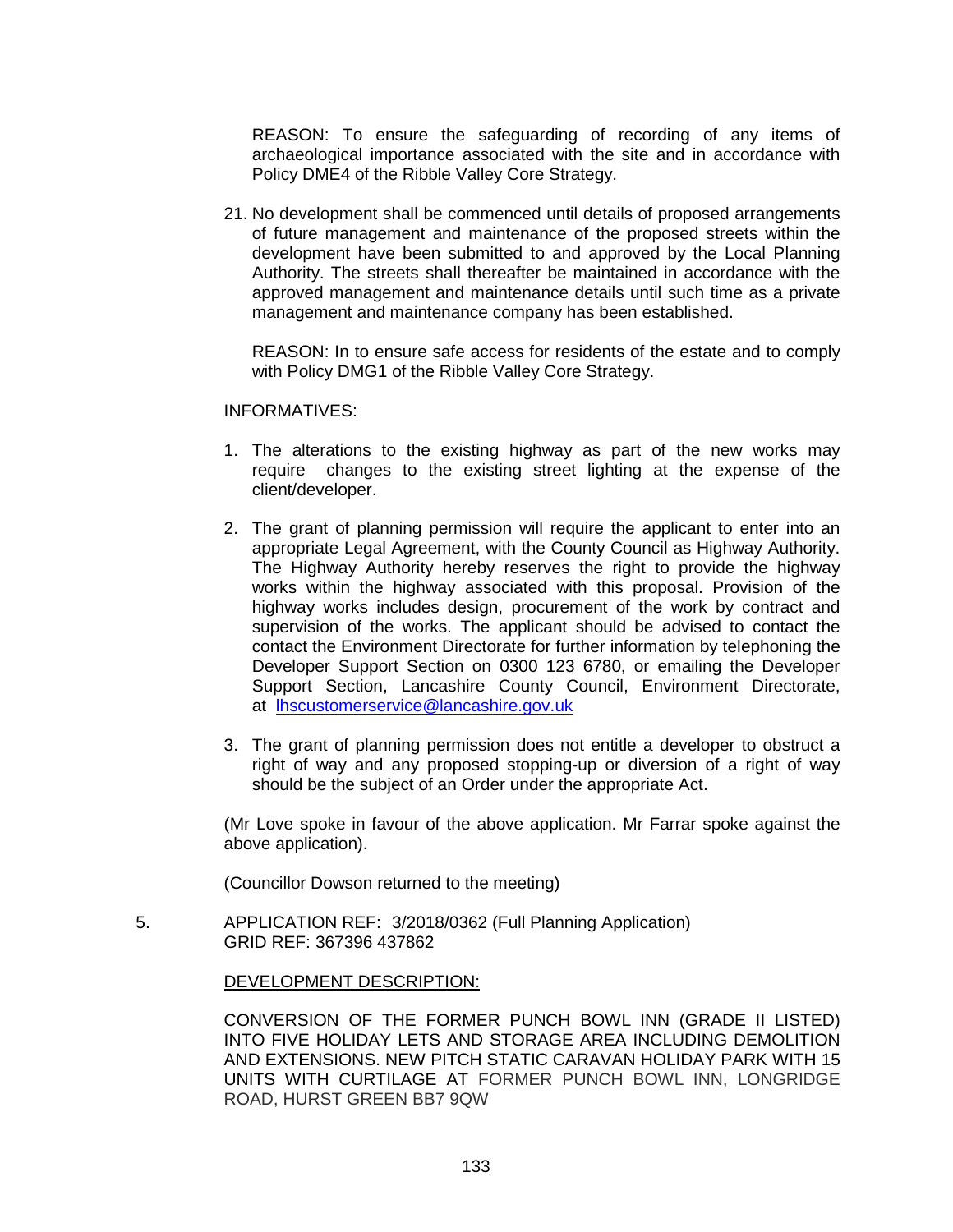The Head of Planning Services reported upon additional conditions and updated heritage assessment.

DEFERRED and DELEGATED to the Director of Economic Development and Planning for approval subject to the satisfactory completion of a revised Heritage Assessment and satisfactory justification and the following conditions:

1. The works to which this application relates shall be begun before the expiration of three years from the date of this consent.

REASON: Required to be imposed by Section 51 of the Planning and Compulsory Purchase Act 2004.

- 2 The development to which the permission relates shall be carried out in complete accordance with the following approved plans and specifications:
	- Application form, including materials, dated 13.03.18;
	- Site Location Plan, Ref. SD6737NW, dated 21.12.15 (1:1250);
	- Proposed Site Plan, dated 21.03.17 (1:500);
	- Proposed Side Elevations, dated 06.04.17 (1:100);
	- Proposed Front / Side Elevations, dated 19.09.18 (1:100);
	- Proposed Ground Floor Plan Rev C, dated 17.09.18 (1:100

REASON: To ensure that the development as carried out does not vary from the approved plans.

3 Notwithstanding the submitted plans prior to commencement of development further details of the Proposed Elevations of the South Elevation and First Floor Plan showing the omission of the extension to incorporate a café area shall be submitted to and approved in writing by the Local Planning Authority. The development thereafter shall be carried out in accordance with the approved plans.

REASON: For avoidance of doubt since no amended elevations have been submitted to reflect the submitted alterations.

4 The proposed storage area shown on approved Floor Plan, dated 17/09/18, shall only be used in connection with the holiday let and holiday lodge park the subject of this application and for no other purpose.

REASON: In the interest of highway safety and to comply with Policy DMG1 of the Core Strategy.

5. Notwithstanding the submitted Site Plan prior to the commencement of the development a revised parking layout shall be submitted to and approved in writing by the Local Planning Authority.

Thereafter the parking and associated manoeuvring facilities shown on the approved plans shall be surfaced or paved, drained and marked out and made available in accordance with the approved plan prior to the occupation development hereby approved; such parking facilities shall thereafter be permanently retained for that purpose (notwithstanding the Town and Country Planning (General Permitted Development) Order 2015).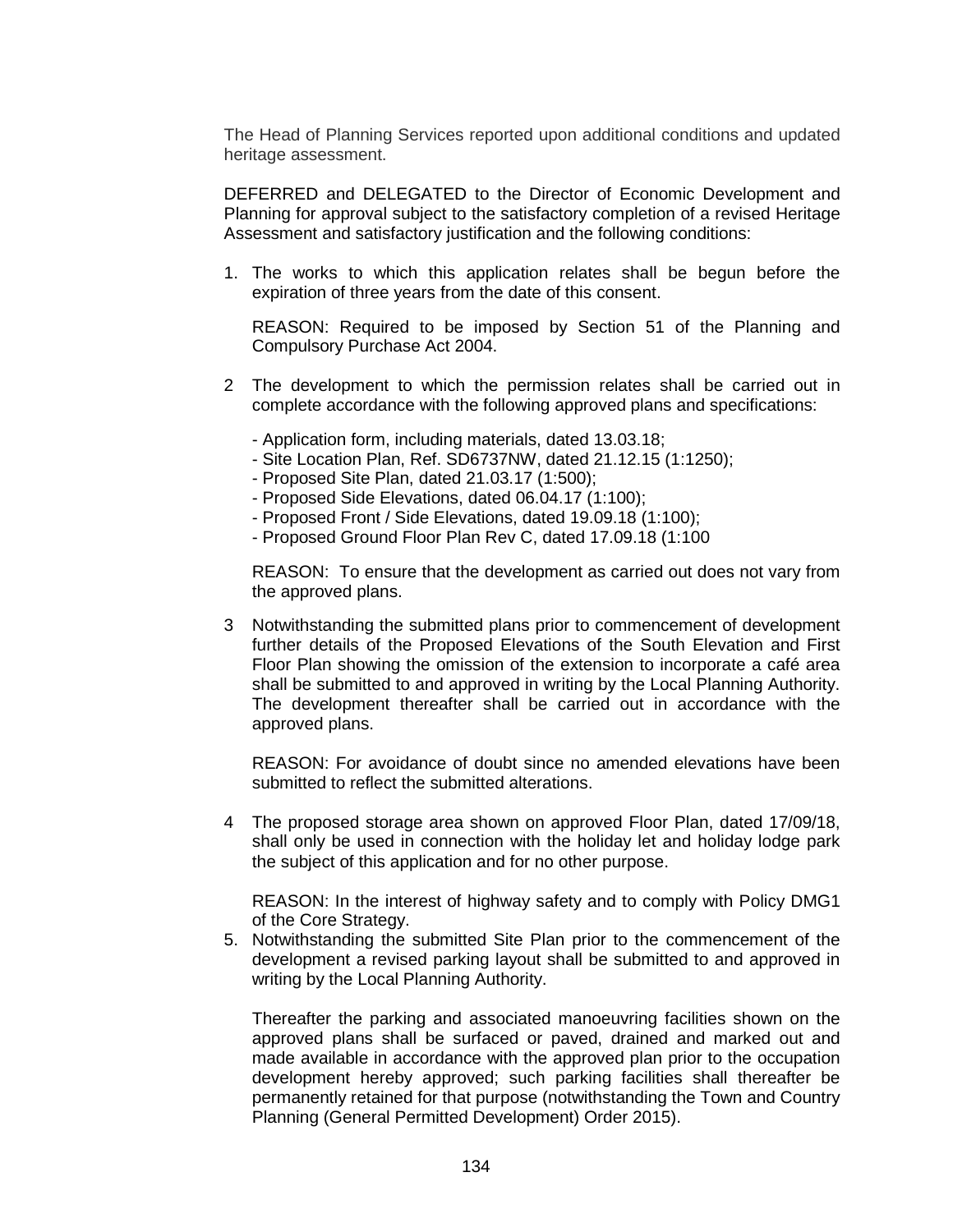REASON: Due to the changes in the nature of the application following the removal of the café element from the scheme, or avoidance of doubt and in the interest of visual and highway amenity. To comply with Policy DMG1 of the Core Strategy.

6 Notwithstanding the submitted Heritage Statement prior to the commencement of the development a further Heritage Statement shall be submitted to and approved in writing by the Local Planning Authority. The development thereafter shall be carried out in accordance with any agreed mitigation measures set out within the approved Statement.

REASON: In order to assist the Local Planning Authority as the submitted Heritage Statement was considered inadequate to allow a full and proper assessment.

7. Precise specifications of proposed windows and doors including elevations cross – sections, glazing type, opening mechanism and surface finish shall have been submitted to and approved in writing by the Local Planning Authority before their use in the proposed development. The approved windows shall be implemented within the development in strict accordance with the approved details.

REASON: In order that the Local Planning Authority may ensure that the detailed design of the proposal safeguards the special architectural and historic interest of the listed buildings, the character and appearance of the conservation area and that the detailed design of the proposal is appropriate to the locality area in accordance with Key Statement EN5 and Policy DME4 of the Ribble Valley Core Strategy.

8. Prior to commencement of the development a phasing plan shall be submitted to and agreed in writing by the Local Planning Authority. This plan shall incorporate measures to safeguard the Listed Building at an early stage of the programme and shall be completed prior to commencement of use of any holiday caravans the subject of this application.

REASON: In the interest of safeguarding the integrity of the Listed Building and in accordance with Key Statement EN5 and Policy DME4 of the Ribble Valley Core Strategy.

9. The landscaping proposals hereby approved shall be implemented in the first planting season following occupation or use of the development unless otherwise required by the reports above, whether in whole or part and shall be maintained thereafter for a period of not less than 10 years to the satisfaction of the Local Planning Authority. This maintenance shall include the replacement of any tree or shrub which is removed, or dies, or is seriously damaged, or becomes seriously diseased, by a species of similar size to those originally planted.

REASON: To ensure the proposal is satisfactorily landscaped and appropriate to the locality in accordance with Policy DMG1 of the Ribble Valley Core Strategy.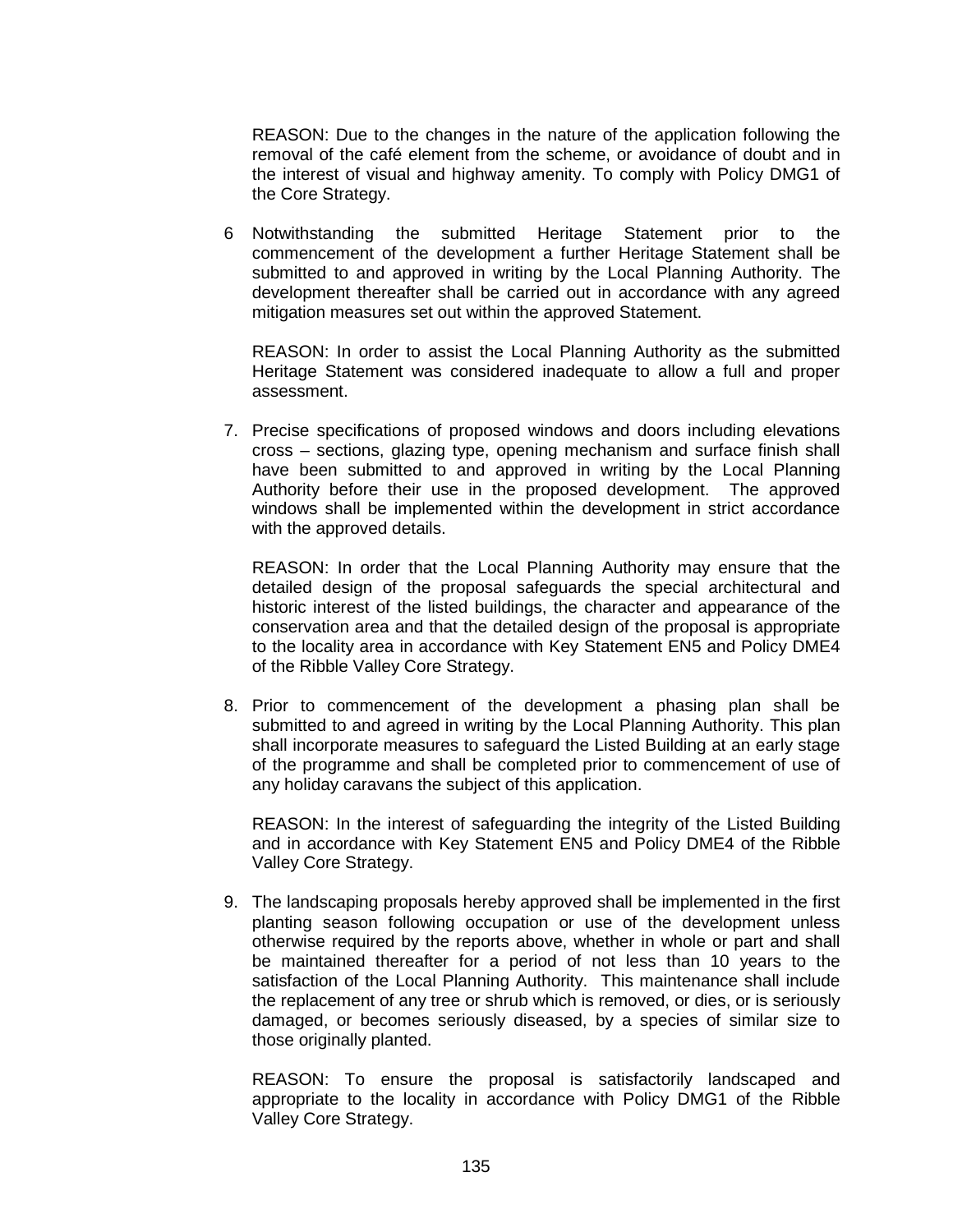10. Notwithstanding the submitted details, no development, including any site preparation, demolition, scrub/hedgerow clearance or tree works/removal shall commence or be undertaken on site unless and until a scheme for protective fencing for trees within and adjacent to the site, has been submitted to and approved in writing by the Local Planning Authority.

Such fencing shall be in accordance with BS5837 (2012): 'Trees in Relation to Construction'. Such fencing shall be erected in its entirety prior to any other operations taking place on the site. This fencing should not be breached or removed during development. Furthermore within the areas so fenced the existing ground level shall be neither raised nor lowered and there shall be no development or development-related activity of any description including the deposit of spoil or the storage of materials unless expressly agreed by the Local Planning Authority.

REASON: To protect trees/hedging of landscape and visual amenity value on and adjacent to the site or those likely to be affected by the proposed development in accordance with Policies DMG1 and DME3 of the Ribble Valley Core Strategy.

11. Notwithstanding the submitted details, no development, including any site preparation, demolition, scrub/hedgerow clearance or tree works/removal shall commence or be undertaken on site until a European Protected Species Mitigation Licence has been submitted to and obtained from Natural England. A copy of the licence obtained shall then be submitted to and agreed in writing by local planning authority in consultation with Natural England.

The actions, methods & timings included in the mitigation measures identified and the conditions of the Natural England Licence shall be fully implemented and adhered to throughout the lifetime of the development.

REASON: To ensure the protection of species/habitat protected by the Wildlife and Countryside Act 1981 (as Amended) and in the interests of biodiversity and to enhance habitat opportunities for species of conservation concern/protected species and to minimise/mitigate the potential impacts upon protected species resultant from the development in accordance with Key Statement EN4 and Policy DME3 of the Ribble Valley Core Strategy.

12. Notwithstanding the submitted details, no development, including any site preparation, demolition, scrub/hedgerow clearance or tree works/removal shall commence or be undertaken on site until details of the provisions to be made for building dependent species of conservation concern, artificial bird nesting boxes / artificial bat roosting sites have been submitted to, and approved in writing by the Local Planning Authority.

For the avoidance of doubt these details shall be in accordance with Paragraph 5.9 of the Bagshaw Ecology report dated 9/06/17 submitted with the application and identify the nature and type of the nesting boxes/artificial roosting sites and the locations(s) on the trees into which the above provisions shall be incorporated.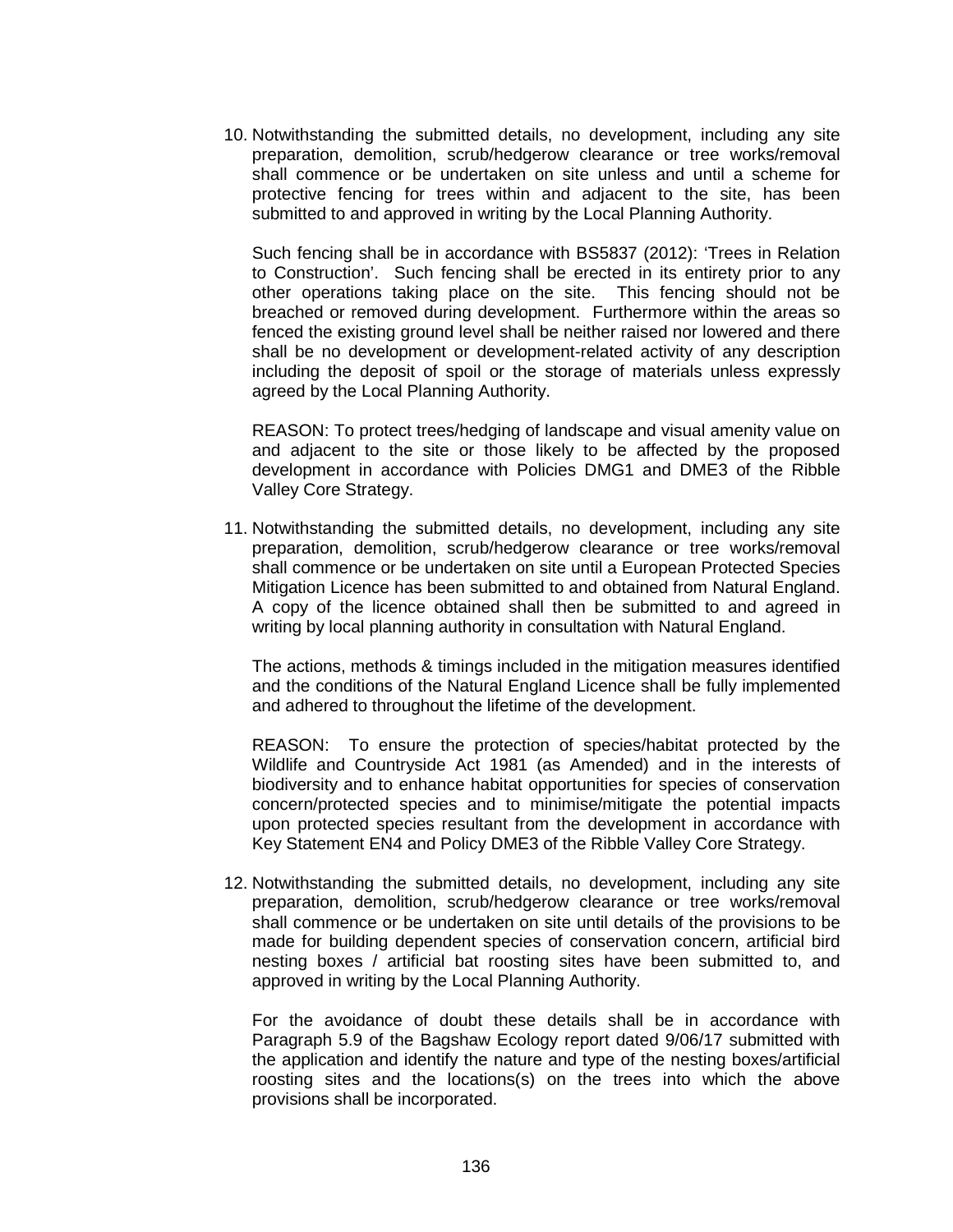The artificial bird/bat boxes shall be incorporated before the development is first brought into use.

REASON: In the interests of biodiversity and to enhance nesting/roosting opportunities for species of conservation concern and to minimise/mitigate the potential impacts upon protected species resultant from the development in accordance with Key Statement EN4 and Policies DMG1 and DME3 of the Ribble Valley Core Strategy.

13. Foul and surface water shall be drained on separate systems. Surface water shall be drained in accordance with the hierarchy of drainage options in National Planning Practice Guidance. In the event of surface water discharging to public sewer, the rate of discharge shall be restricted to the lowest possible rate which shall be agreed with the statutory undertaker prior to connection to the public sewer.

REASON: To secure proper drainage and to manage the risk of flooding and pollution and to comply with Policy DMG1 of the Core Strategy.

14. No development, site clearance, preparation, strip-out or demolition shall commence until the applicant, or their agent or successors in title, has secured the implementation of a programme of archaeological recording and analysis. This must be carried out in accordance with a written scheme of investigation, which shall first have been submitted to and agreed in writing by the Local Planning Authority.

REASON: To ensure and safeguard the recording and inspection of matters of archaeological/historical importance associated with the site and to comply with Policy DME4 of the Core Strategy.

- 15. No phase of development shall be occupied until a management plan for the site has been submitted to and approved in writing by the local planning authority. The site shall be operated at all times in accordance with the approved plan. As a minimum, the management plan shall provide details of:
	- 1. Access arrangements
	- 2. Security arrangements
	- 3. Site maintenance arrangements
	- 4. Site rules and regulations for residents
	- 5. Booking in and arrival arrangements.

REASON: In the interests of the amenity of the area and to comply with Policies DMG1 of Ribble Valley Core Strategy (Adoption Version).

16. The holiday lodges, cottages and cabins shall be used and occupied as holiday accommodation only and shall not be occupied as a person's sole or primary place of residence. The site operator shall maintain an up-to-date register of the names of all owners / occupiers of individual lodges, cottages and cabins on the site and of their main home addresses at all times, and shall make this information available to the local planning authority upon request.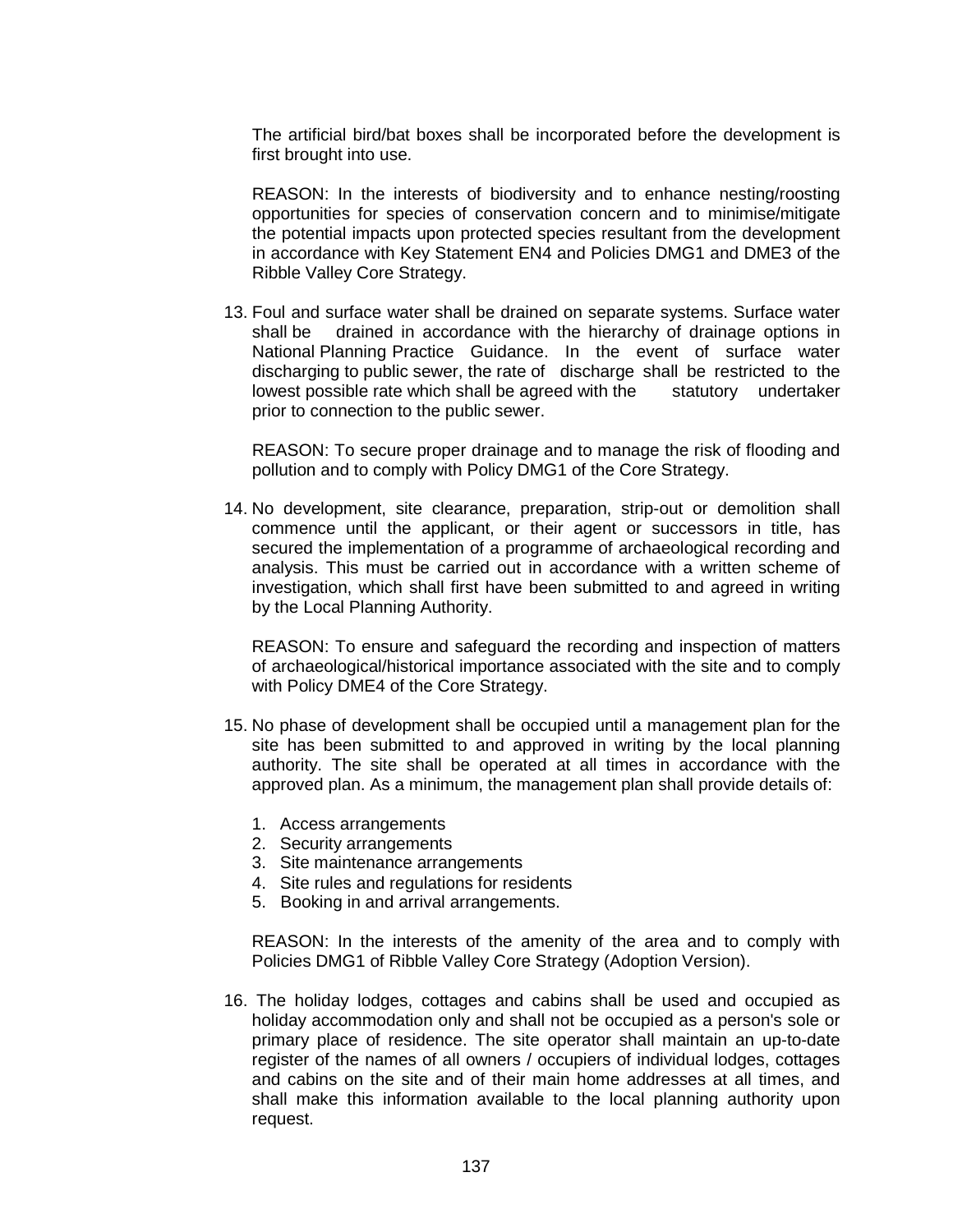REASON: In the interests of the amenity of the area and to comply with Policies DS1 and DMG1 of Ribble Valley Core Strategy.

(Mr Malcom Atkinson spoke against the above application).

 6. APPLICATION REF**:** 3/2018/0363 (Listed Building Consent) GRID REF: 367396 437862

#### DEVELOPMENT DESCRIPTION:

CONVERSION OF THE FORMER PUNCH BOWL INN (GRADE II LISTED) INTO FIVE HOLIDAY LETS AND STORAGE AREA INCLUDING DEMOLITION AND EXTENSIONS. NEW PITCH STATIC CARAVAN HOLIDAY PARK WITH 15 UNITS WITH CURTILAGE AT FORMER PUNCH BOWL INN, LONGRIDGE ROAD, HURST GREEN BB7 9QW

DEFERRED and DELEGATED to the Director of Economic Development and Planning or approval subject to the satisfactory completion of a revised Heritage Assessment and satisfactory justification and the following conditions:

1. The works to which this application relates shall be begun before the expiration of three years from the date of this consent.

REASON: To comply with the requirements of Section 18 of the Planning (Listed Buildings and Conservation Areas) Act 1990.

- 2 The development to which the permission relates shall be carried out in complete accordance with the following approved plans and specifications:
	- Application form, including materials, dated 13.03.18;
	- Site Location Plan, Ref. SD6737NW, dated 21.12.15 (1:1250);
	- Proposed Site Plan, dated 21.03.17 (1:500);
	- Proposed Side Elevations, dated 06.04.17 (1:100);
	- Proposed Front / Side Elevations, dated 19.09.18 (1:100);
	- Proposed Ground Floor Plan Rev C, dated 17.09.18 (1:100

REASON: To ensure that the development as carried out does not vary from the approved plans.

3 Notwithstanding the submitted plans prior to commencement of development further details of the Proposed Elevations of the South Elevation and First Floor Plan showing the omission of the extension to incorporate a café area shall be submitted to and approved in writing by the Local Planning Authority. The development thereafter shall be carried out in accordance with the approved plans.

REASON: For avoidance of doubt since no amended elevations have been submitted to reflect the submitted alterations.

4 The proposed storage area shown on approved Floor Plan, dated 17/09/18, shall only be used in connection with the holiday let and holiday lodge park the subject of this application and for no other purpose.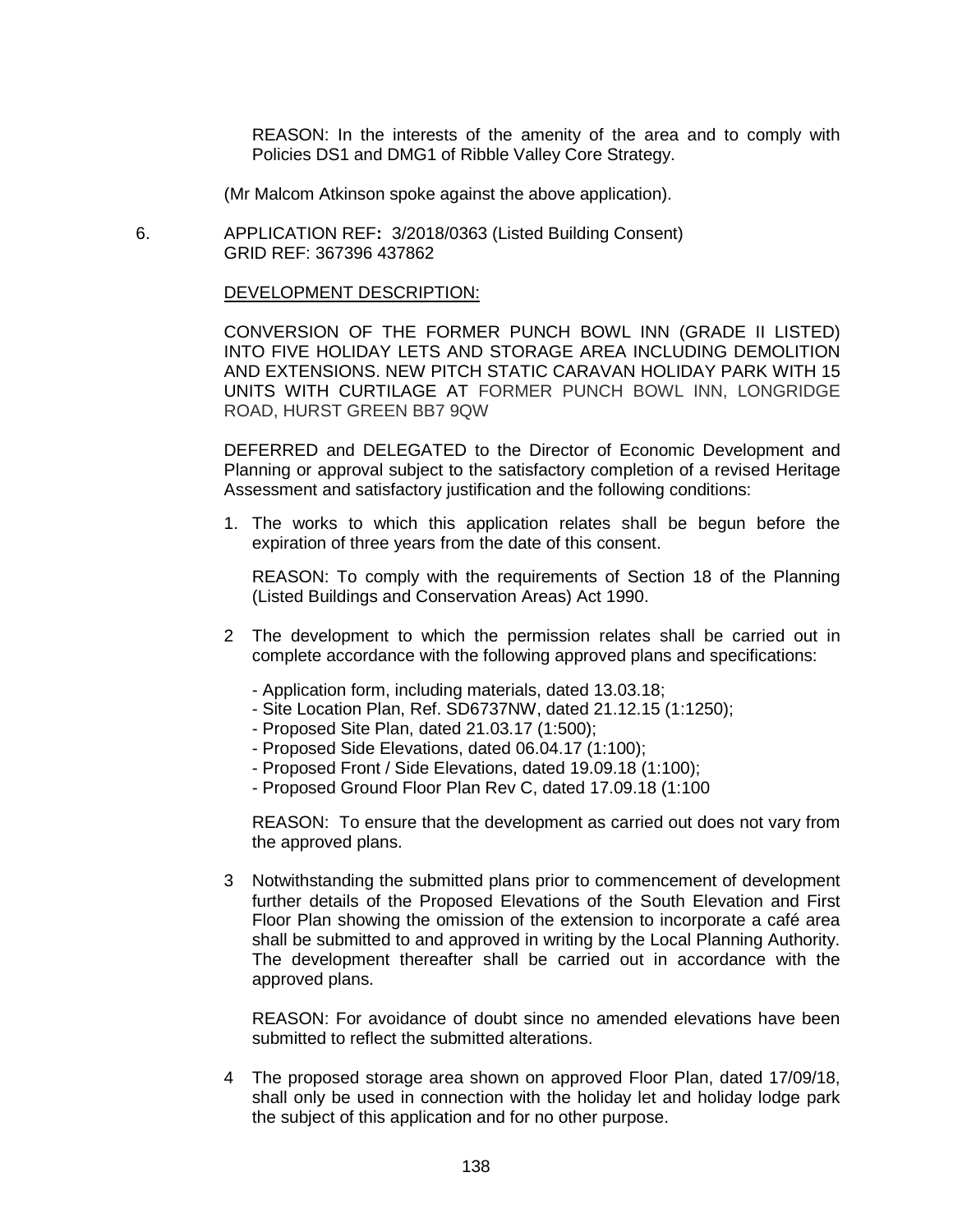REASON: In the interest of highway safety and to comply with Policy DMG1 of the Core Strategy.

5. Notwithstanding the submitted Site Plan prior to the commencement of the development a revised parking layout shall be submitted to and approved in writing by the Local Planning Authority.

Thereafter the parking and associated manoeuvring facilities shown on the approved plans shall be surfaced or paved, drained and marked out and made available in accordance with the approved plan prior to the occupation development hereby approved; such parking facilities shall thereafter be permanently retained for that purpose (notwithstanding the Town and Country Planning (General Permitted Development) Order 2015).

REASON: Due to the changes in the nature of the application following the removal of the café element from the scheme, or avoidance of doubt and in the interest of visual and highway amenity. To comply with Policy DMG1 of the Core Strategy.

6. Notwithstanding the submitted Heritage Statement prior to the commencement of the development a further Heritage Statement shall be submitted to and approved in writing by the Local Planning Authority. The development thereafter shall be carried out in accordance with any agreed mitigation measures set out within the approved Statement.

REASON: In order to assist the Local Planning Authority as the submitted Heritage Statement was considered inadequate to allow a full and proper assessment.

7. Precise specifications of proposed windows and doors including elevations cross – sections, glazing type, opening mechanism and surface finish shall have been submitted to and approved in writing by the Local Planning Authority before their use in the proposed development. The approved windows shall be implemented within the development in strict accordance with the approved details.

REASON: In order that the Local Planning Authority may ensure that the detailed design of the proposal safeguards the special architectural and historic interest of the listed buildings, the character and appearance of the conservation area and that the detailed design of the proposal is appropriate to the locality area in accordance with Key Statement EN5 and Policy DME4 of the Ribble Valley Core Strategy.

8. Prior to commencement of the development a phasing plan shall be submitted to and agreed in writing by the Local Planning Authority. This plan shall incorporate measures to safeguard the Listed Building at an early stage of the programme and shall be completed prior to commencement of use of any holiday caravans the subject of this application.

REASON: In the interest of safeguarding the integrity of the Listed Building and in accordance with Key Statement EN5 and Policy DME4 of the Ribble Valley Core Strategy.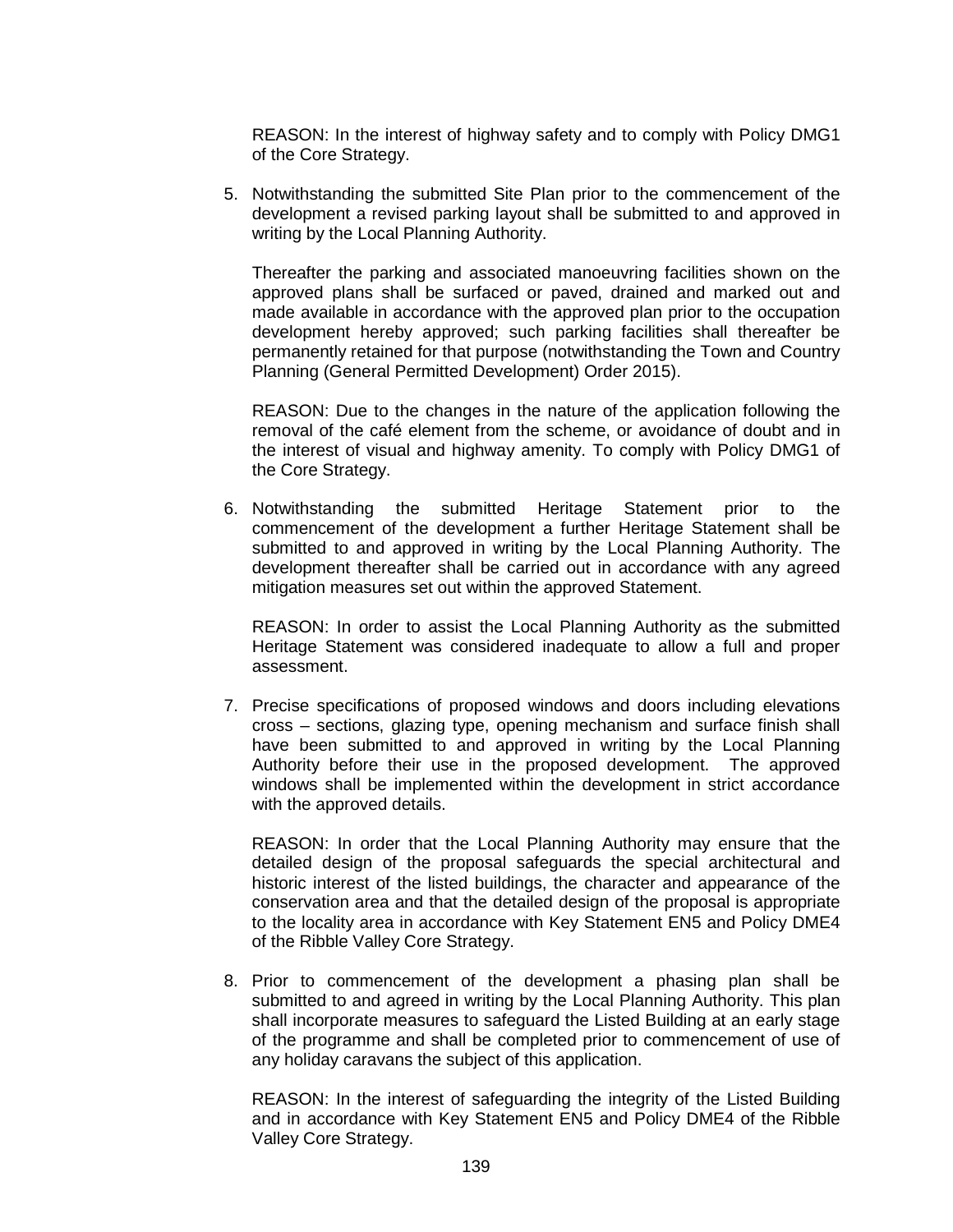(Councillor Atkinson returned to the meeting).

 7. APPLICATION REF: 3/2018/0500 GRID REF: SD 373731 437844

#### DEVELOPMENT DESCRIPTION:

ERECTION OF TEN BUNGALOWS FOR THE OVER-55S AND ASSOCIATED WORKS AT LAND TO THE EAST OF CLITHEROE ROAD, BARROW BB7 9BN

DEFERRED AND DELEGATED to the Director of Community Services for approval subject to the receipt of acceptable highway and drainage details, amended plans and following the satisfactory completion of a legal agreement and subject to the following conditions:

#### *Timings and Commencement*

1. The development must be begun not later than the expiration of three years beginning with the date of this permission.

REASON: Required to be imposed pursuant to Section 91 of the Town and Country Planning Act 1990

2. Unless explicitly required by condition within this consent, the development hereby permitted shall be carried out in complete accordance with the proposals as detailed on drawings:

Drawings TBC

REASON: For the avoidance of doubt and to clarify which plans are relevant to the consent.

#### *Matters of Design*

3. Precise specifications or samples of walling and roofing materials and details of any surface materials to be used including their colour and texture shall have been submitted to and approved in writing by the Local Planning Authority before their use in the proposed works. The development thereafter shall be constructed utilising the approved materials.

REASON: To ensure that the materials to be used are appropriate to the locality in accordance with Policy DMG1 of the Ribble Valley Core Strategy.

4. Prior to the commencement of the development details of the design and position of the external meter boxes shall be submitted to and approved in writing by the Local Planning Authority. For the avoidance of doubt the details shall indicate that no meter boxes will be located on the primary elevations of the proposed dwellings or on locations that that are afforded a high level of visibility upon the streetscene. The development shall be carried out in strict accordance with the approved details.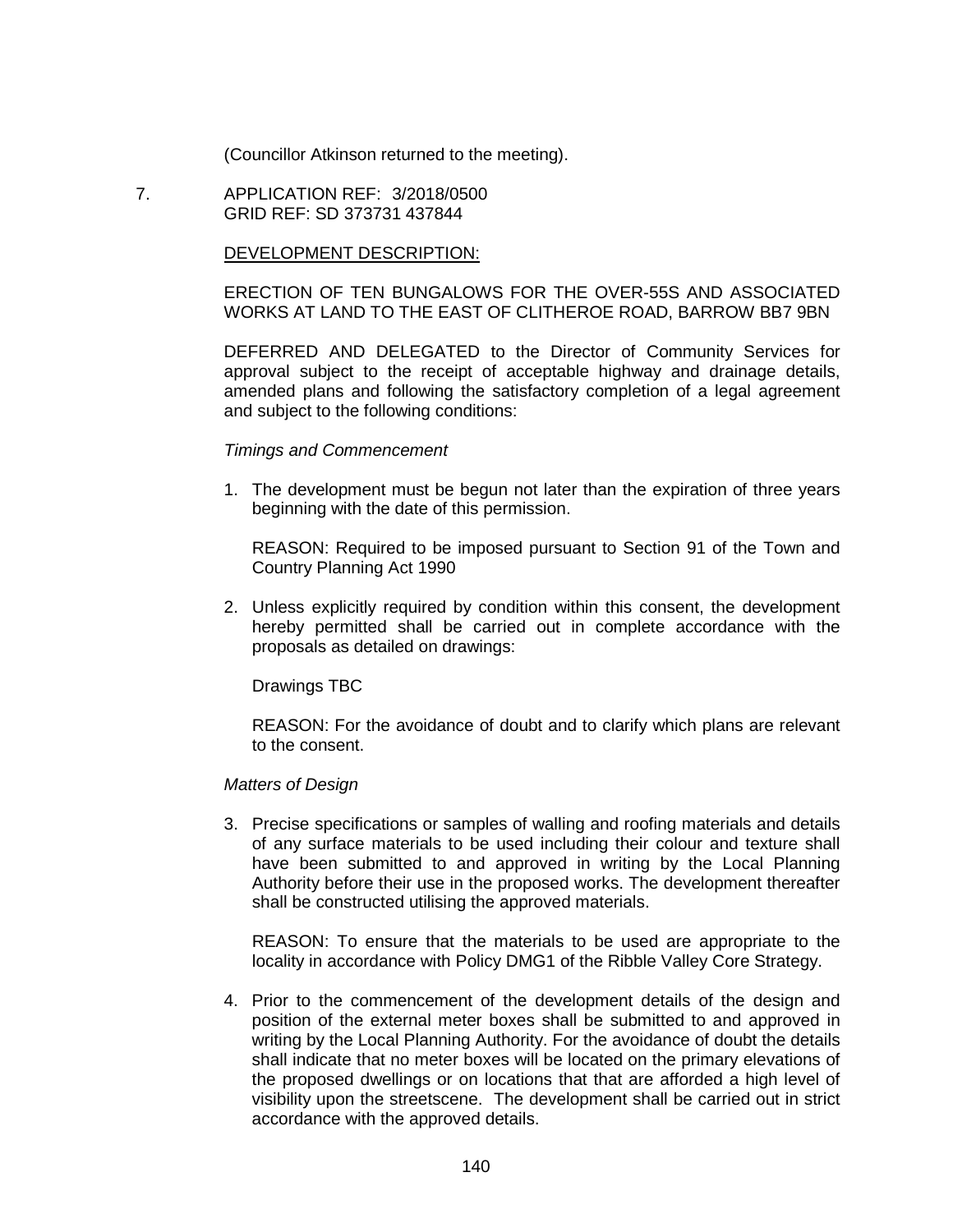REASON: In order that the Local Planning Authority may ensure that the detailed design of the proposal is appropriate to the locality and results in acceptable standard of appearance in accordance with Policy DMG1 of the Ribble Valley Core Strategy.

#### *Landscape*

5. Notwithstanding the submitted details, no development, including any site preparation, demolition, scrub/hedgerow clearance or tree works/removal shall commence or be undertaken on site until details of the alignment, height and appearance of all boundary treatments, fencing, walling, retaining wall structures and gates to be erected within the development shall have been submitted to and approved in writing by the Local Planning Authority. For the avoidance of doubt the submitted details shall include the precise nature and location for the provision of measures to maintain and enhance wildlife movement within and around the site by virtue of the inclusion of suitable sized gaps/corridors at ground level. The development shall be carried out in strict accordance with the approved details.

REASON: To comply with Key Statement EN4 and Policies DMG1, DME3 of the Ribble Valley Core Strategy, to ensure a satisfactory standard of appearance in the interests of the visual amenities of the area and to minimise the potential impacts of the development through the inclusion of measures to retain and enhance habitat connectivity for species of importance.

6. The approved soft landscaping scheme (drg. no. TBC) shall be implemented in the first planting season following occupation or use of the development and shall be maintained thereafter for a period of not less than 10 years to the satisfaction of the Local Planning Authority. This maintenance shall include the replacement of any tree or shrub which is removed, or dies, or is seriously damaged, or becomes seriously diseased, by a species of similar size to those originally planted.

The hard landscaping shall be implemented in accordance with the approved details prior to the first occupation of the development and retained thereafter at all times.

REASON: To ensure the proposal is satisfactorily landscaped and appropriate to the locality in accordance with Policies DMG1 and DME3 of the Ribble Valley Core Strategy.

7. Notwithstanding the submitted details, no development, including any site preparation, demolition, scrub/hedgerow clearance or tree works/removal shall commence or be undertaken on site until a landscape management plan, including long-term design objectives, management responsibilities and maintenance schedules for all landscape areas (other than small, privately owned, domestic gardens) has been submitted to and approved in writing by the Local Planning Authority. The landscape management plan shall be carried out as approved in accordance with the approved details.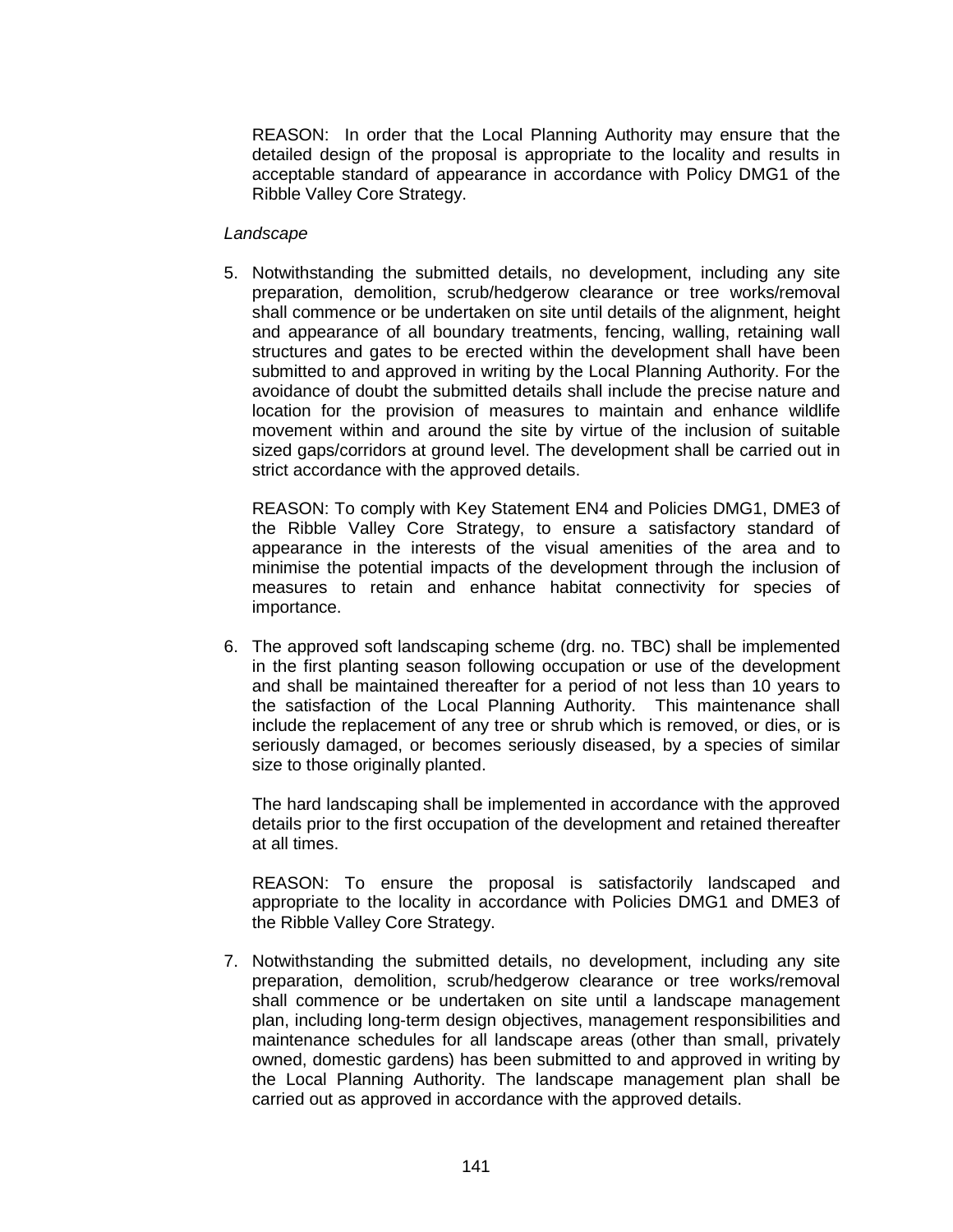REASON: To ensure the proper long-term management and maintenance of the landscaped areas in the interests of visual amenity and biodiversity enhancement, in accordance with Policies DMG1, DME1 and DME3 of the Ribble Valley Core Strategy.

#### *Highways*

8. For the full period of construction, facilities shall be available on site for the cleaning of the wheels of vehicles leaving the site and such equipment shall be used as necessary to prevent mud and stones being carried onto the highway. The roads adjacent to the site shall be mechanically swept as required during the full construction period.

REASON: To prevent stones and mud being carried onto the public highway to the detriment of road safety.

9. Each dwelling shall incorporate provision to charge electric vehicles and a scheme to provide these facilities shall be submitted to the local planning authority for approval prior to any building work commencing on site. The development shall be carried out in strict accordance with the approved details..

REASON: To ensure that provision is made for electric powered cars and to support sustainable methods of travel in accordance with Key Statement DMI2 and Policy DMG3 of the Core Strategy.

- 10. No development approved by this permission shall commence until a Construction Method Statement/Management Plan has been submitted to and approved in writing by the Local Planning Authority. The approved Statement/Management Plan shall be adhered to throughout the construction period and shall provide for:
	- i) the routeing of construction and delivery vehicles including periods when plant and materials trips should not be made to and from the site (mainly peak hours but the developer to identify times when trips of this nature should not be made)
	- ii) parking of vehicles of site operatives and visitors within the site;
	- iii) loading and unloading of plant and materials;
	- iv) storage of plant and materials used in constructing the development;
	- v) erection and maintenance of security hoarding including decorative displays and facilities for public viewing, where appropriate;
	- vi) measures to ensure that construction and delivery vehicles do not impede access to adjoining properties;
	- vii) a management plan to control the emission of dust and dirt during construction identifying suitable mitigation measures including measures to prevent pollution of habitats adjacent to development areas;
	- viii) a scheme for recycling/disposing of waste resulting from construction works (there shall be no burning on site);
	- ix) A scheme to control noise during the construction phase;
	- x) details of lighting to be used during the construction period which should be directional and screened wherever possible;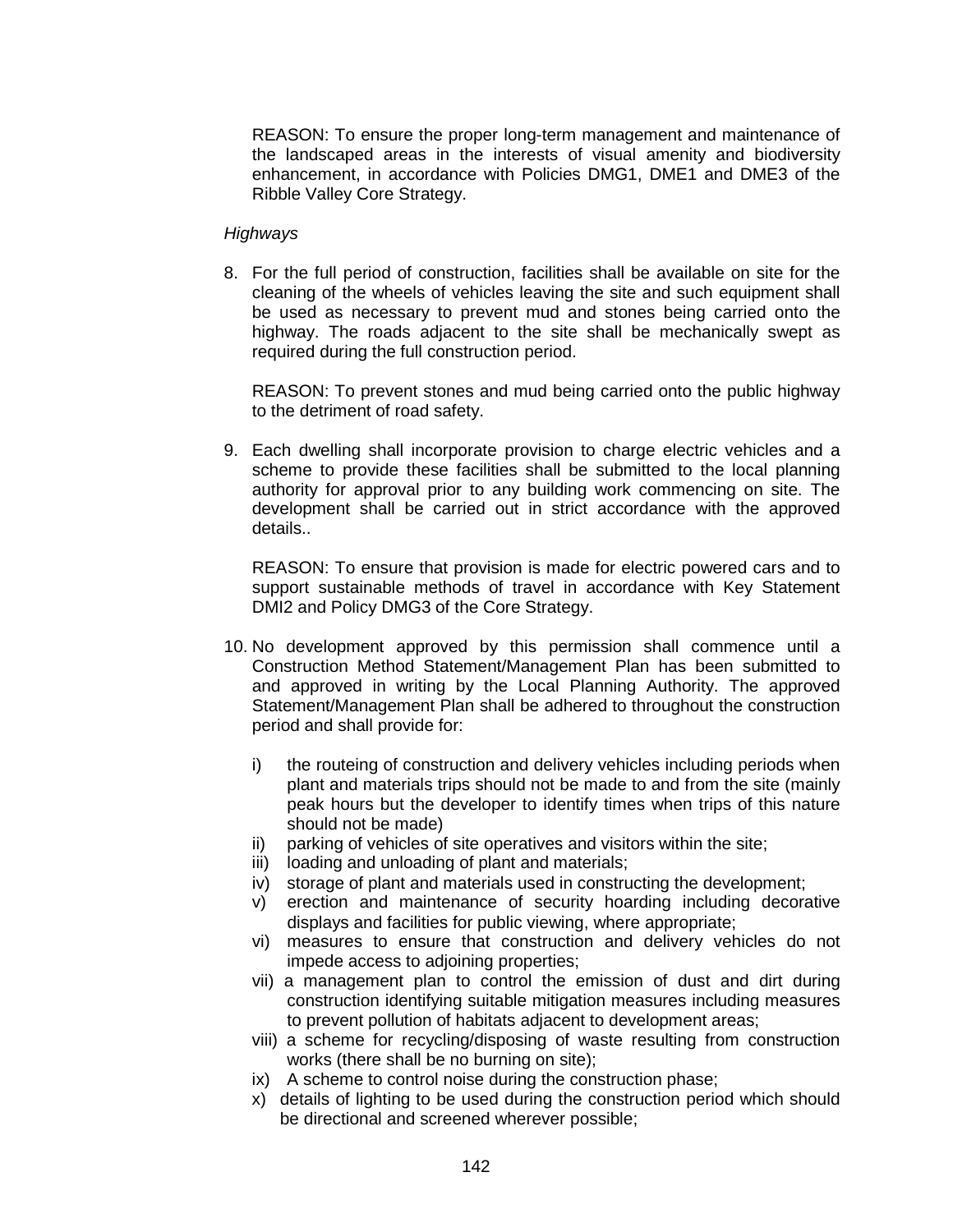- xi) Details of hours of working including delivery times for construction materials;
- xii) Pollution prevention measures to be adopted throughout the construction process to ensure watercourses on and adjacent to the works are adequately protected; and
- xiii) Contact details of the site manager.

REASON: In the interests of protecting the residential amenities of the locality and highway safety and to comply with Policy DMG1 of the Core Strategy.

11. Other Highways Conditions TBC

#### *Residential Amenity*

12. No building or engineering operations within the site or deliveries to and from the site shall take place other than between 07:30 hours and 18:00 hours Monday to Friday and between 08:30 hours and 14:00 hours on Saturdays, and not at all on Sundays or Bank Holidays.

REASON: In order to protect the amenities of existing residents in accordance with Policy DMG1 of the Ribble Valley Core Strategy.

#### *Drainage and Flooding*

13. Foul and surface water shall be drained on separate systems.

REASON: To secure proper drainage and to manage the risk of flooding and pollution.

14. Other Drainage Conditions TBC

## *Further Control over Development*

15. Notwithstanding the provisions of Classes A, B, C and E of Part 1 of the Town and Country Planning (General Permitted Development) Order 2015, or any Order revoking and re-enacting that Order, plots 19-23 inclusive hereby permitted shall not be altered or extended and no buildings or structures shall be erected within the curtilage of the new dwellings unless planning permission has first been granted by the Local Planning Authority.

REASON: To enable the Local Planning Authority to exercise control over development which could materially harm neighbour amenity in accordance with Policy DMG1 of the Ribble Valley Core Strategy.

## *Ecology and Trees*

16. Notwithstanding the submitted details, no development, including any site preparation, demolition, scrub/hedgerow clearance or tree works/removal shall commence or be undertaken on site until an arboricultural method statement and tree protection plan has been submitted to and approved in writing by the Local Planning Authority. This must provide for the protection of all existing trees within the site except those identified for removal in the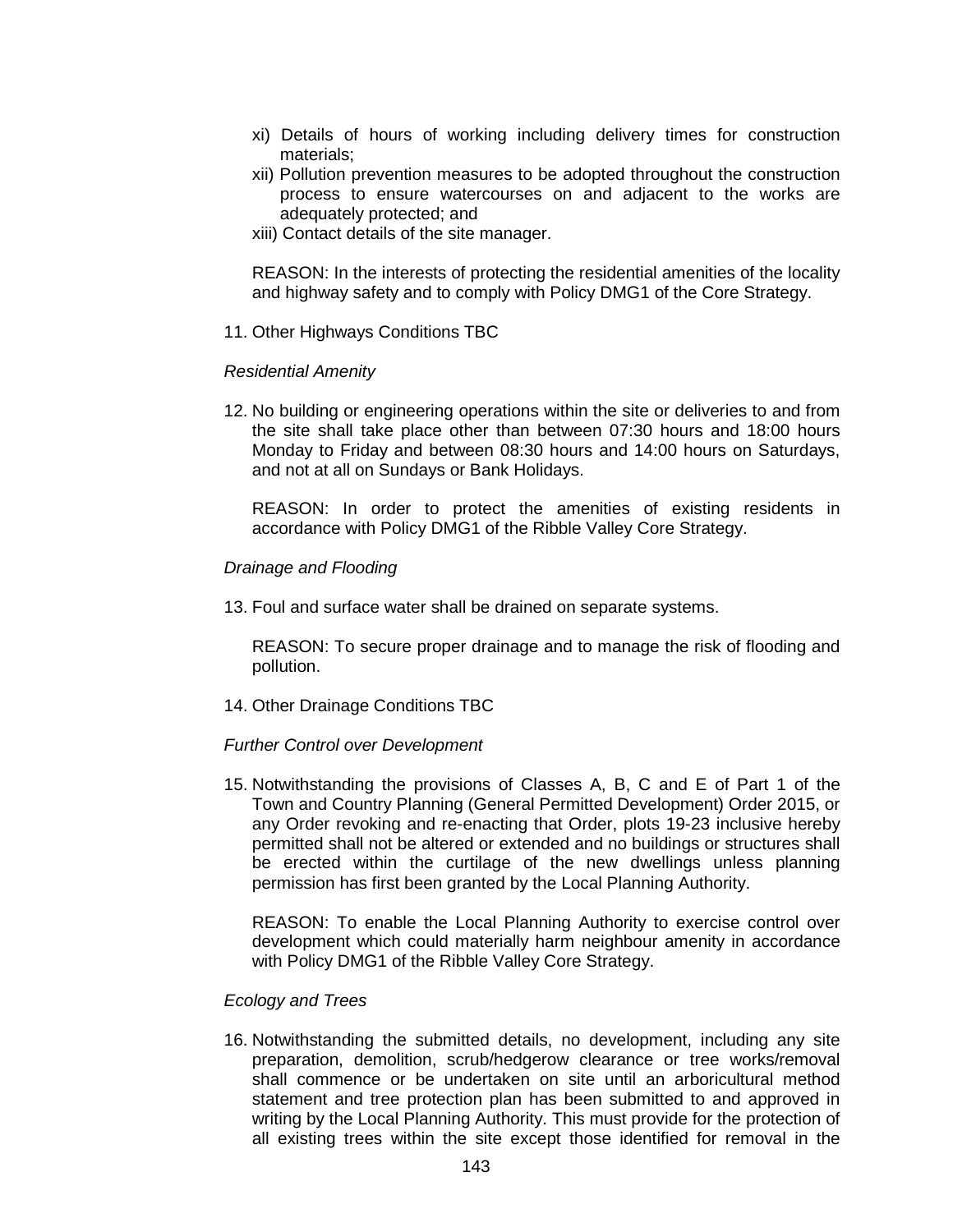Arboricultural Impact Assessment by Bowland Tree Consultancy Ltd dated May 2018 and shall include details of the special materials and working methods for proposed construction within RPAs. Thereafter the development shall be implemented wholly in accordance with the approved details..

Prior to commencement of any site works including delivery of building materials and excavations for foundations or services all trees to be retained shall be protected in accordance with the BS5837:2012 [Trees in Relation to Demolition, Design & Construction]. If any retained tree is removed, uprooted or destroyed or dies, another tree shall be planted at the same place and that tree shall be of such size and species, and shall be planted at such time, as may be specified in writing by the local planning authority.

REASON: To protect trees and hedges on and adjacent to the site and to ensure the proposal is satisfactorily landscaped and appropriate to the locality in accordance with Policies DME1 and DME3 of the Ribble Valley Core Strategy.

17. The development shall be carried out in STRICT accordance with the recommendations of the submitted Ecological Appraisal dated 17 May 2018.

REASON: To minimise the impact on ecology in accordance with Policies DMG1 and DME3 of the Core Strategy.

18. Notwithstanding the submitted details, no development, including any site preparation, demolition, scrub/hedgerow clearance or tree works/removal shall commence or be undertaken on site until details of the provisions to be made for building dependent species of conservation concern, artificial bird nesting boxes and artificial bat roosting sites have been submitted to, and approved in writing by the Local Planning Authority.

For the avoidance of doubt the details shall be submitted on a dwelling/building dependent bird/bat species site plan and include details of plot numbers and the numbers of artificial bird nesting boxes and artificial bat roosting site per individual building/dwelling and type. The details shall also identify the actual wall and roof elevations into which the above provisions shall be incorporated.

The artificial bird/bat boxes shall be incorporated into those individual dwellings during the construction of those individual dwellings identified on the submitted plan and be made available for use before each such dwelling is occupied and thereafter retained. The development shall be carried out in strict accordance with the approved details.

REASON: In the interests of biodiversity and to enhance nesting/roosting opportunities for species of conservation concern and protected species in accordance with Section 9 of the NPPF, and Key Statement EN4 and Policies DMG1 and DME3 of the Ribble Valley Core Strategy.

19. No part of development shall commence until the details of artificial lighting have been submitted to and agreed in writing by the local planning authority. The information shall include details on the type and intensity of lighting and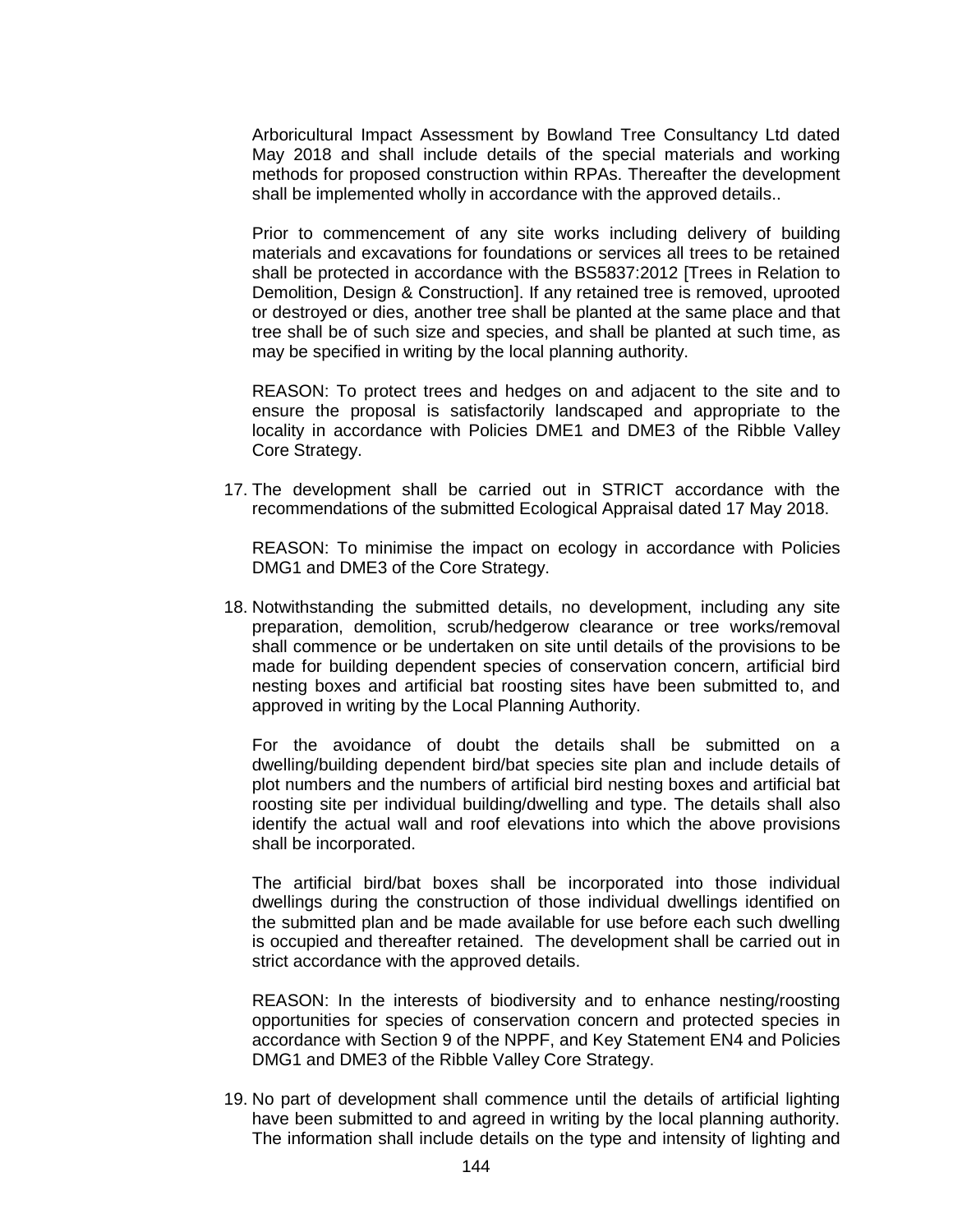how its impact on the natural roosting and foraging activity of protected/species of conservation concern shall be mitigated. The lighting thereafter shall be implemented in accordance with the approved details.

REASON: In order to mitigate impact on wildlife and habitat and to comply with Policies DMG1 and DME3 of the Ribble Valley Core Strategy Adopted Version.

(Mr Hellawell spoke in favour of the above application. Mr Borland spoke against the above application).

 8. APPLICATION NO: 3/2018/0674 GRID REF: SD 368448 43208

#### DEVELOPMENT DESCRIPTION:

ERECTION OF AN AGRICULTURAL BUILDING FOR FREE RANGE EGG PRODUCTION ACCESS AND ASSOCIATED FEED BINS, HARDSTANDINGS AND ACCESS AT ALKER BOTTOMS, BROOKLYN ROAD, WILPSHIRE BB1 9PP

The Head of Planning Services reported upon a letter withdrawing their objection and two letters regarding highway issues.

DEFERRED AND DELEGATED to the Director of Economic Development and Planning for approval subject to the expiration of the consultation period and the following conditions:

1. The development must be begun not later than the expiration of three years beginning with the date of this permission.

REASON: To comply with the requirements of section 91 of the Town and Country Planning Act 1990 as amended by Section 51 of the Planning and Compulsory Purchase Act 2004.

2. Unless explicitly required by condition within this consent, the development hereby permitted shall be carried out in complete accordance with the proposals as detailed on drawings Location Plan IP/MP/01, Site Plan IP/MP/02 and Elevation and Floor Plan IP/MP/03 and Wire Stock Fencing detail submitted with the application.

REASON: For the avoidance of doubt and to clarify which plans are relevant to the consent.

3. The external facing materials shall relate to that specified as detailed on the approved plans and submitted documents, shall be used and no others substituted.

REASON: To ensure that the materials to be used are appropriate to the locality in accordance with Policies DMG1 and EN2 of the Ribble Valley Core Strategy.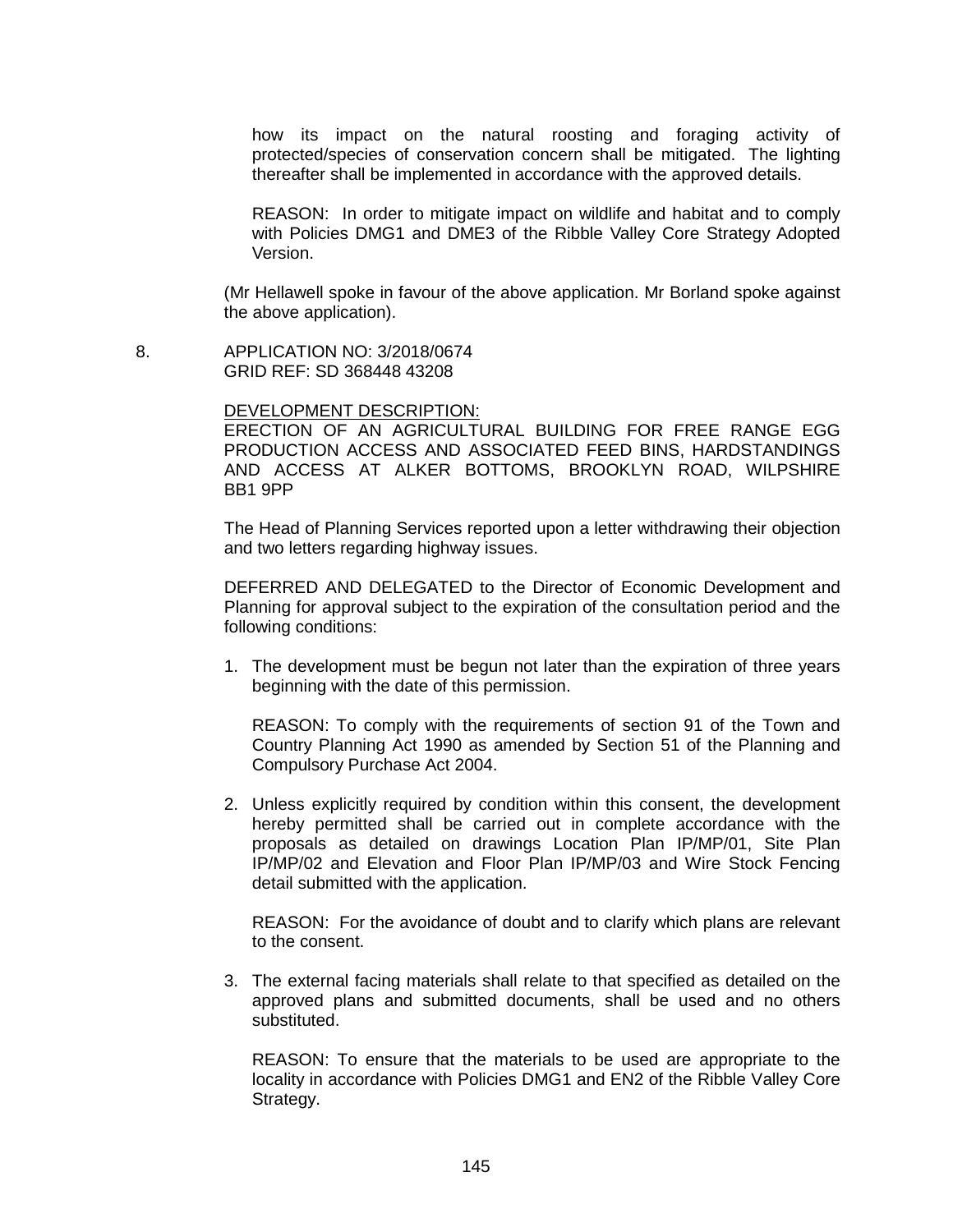4. No development shall commence until final details of the design, based on sustainable drainage principles, and implementation of an appropriate surface water sustainable drainage scheme have been submitted to and approved in writing by the local planning authority.

Those details shall include, as a minimum:

- a) Information about the lifetime of the development, design storm period and intensity (1 in 30 & 1 in 100 year + allowance for climate change see EA advice Flood risk assessments: climate change allowances'), discharge rates and volumes (both pre and post development), temporary storage facilities, the methods employed to delay and control surface water discharged from the site, and the measures taken to prevent flooding and pollution of the receiving groundwater and/or surface waters, including watercourses, and details of floor levels in AOD;
- b) The drainage strategy should demonstrate that the post development surface water run-off rate will not exceed the pre-development greenfield run-off rate for the corresponding rainfall event. The maximum surface water run-off rate from the development will be no greater than 10.6l/s. The scheme shall subsequently be implemented in accordance with the approved details before the development is completed.
- c) Any works required off-site to ensure adequate discharge of surface water without causing flooding or pollution (which should include refurbishment of existing watercourses (open or culverted) and headwalls or removal of unused culverts where relevant);
- d) Flood water exceedance routes, both on and off site;
- e) A timetable for implementation, including phasing as applicable;
- f) Evidence of an assessment of the site conditions to include a site investigation and test results to confirm infiltrations rates. If infiltration is shown to be a viable option for the disposal of surface water, then this should then be used as the primary method for disposing of surface water from the site. Disposal via an ordinary watercourse will only be considered where infiltration is proved to be unsuitable.
- g) Details of water quality controls, where applicable.

The scheme shall be implemented in accordance with the approved details prior to first occupation of any of the approved dwellings, or completion of the development, whichever is the sooner. Thereafter the drainage system shall be retained, managed and maintained in accordance with the approved details.

REASON: To ensure that the proposed development can be adequately drained and to ensure there is no flood risk on or off the site resulting from the proposed development in accordance with Policy DME6 of the Ribble Valley Core Strategy.

5. No development shall commence until details of how surface water and pollution prevention will be managed have been submitted to and approved in writing by the L.P.A.

REASON: To ensure that the proposed development can be adequately drained and to ensure there is no flood risk on or off the site resulting from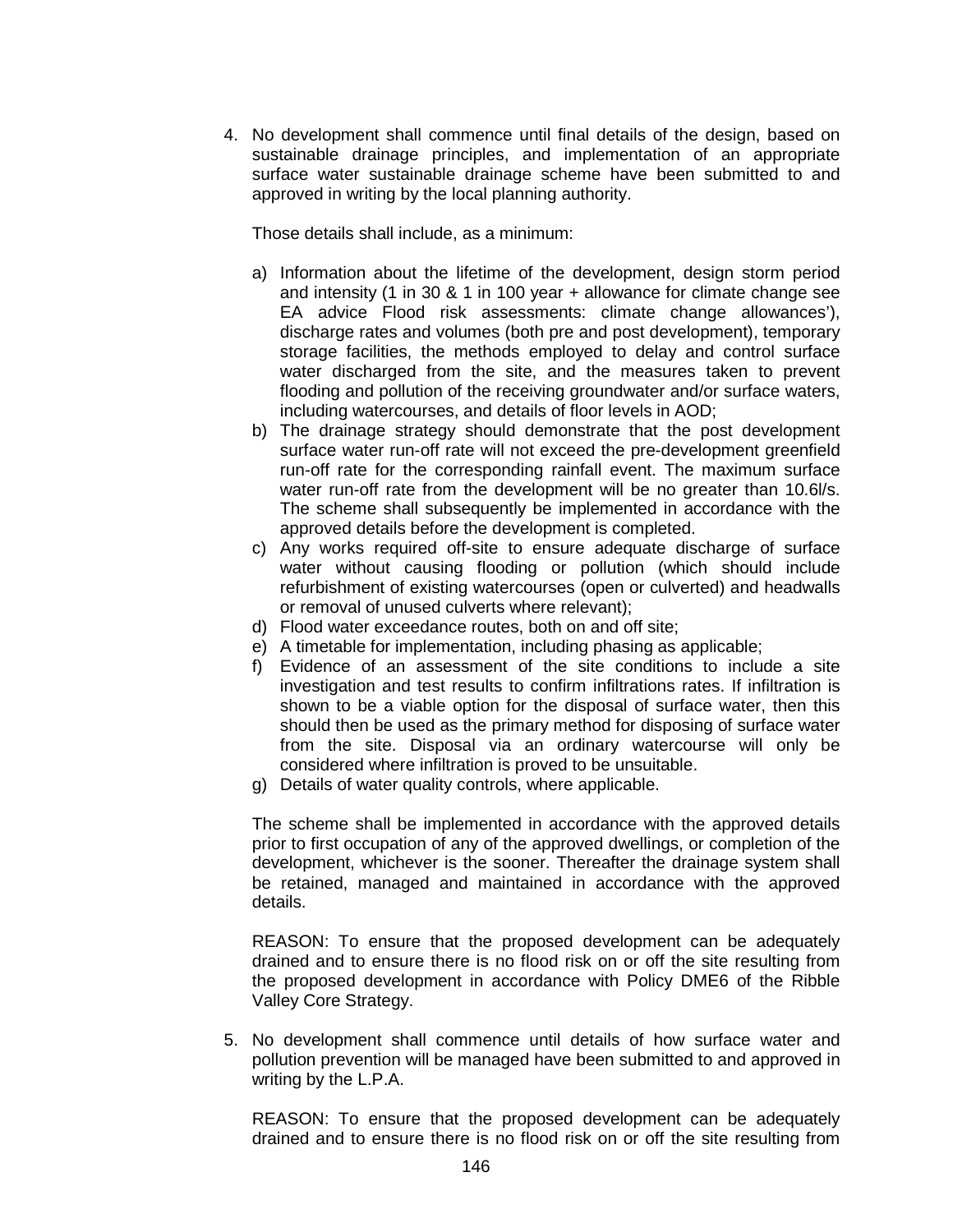the proposed development in accordance with Policy DME6 of the Ribble Valley Core Strategy.

6. The drainage for the development hereby approved shall be carried out in accordance with the principles set out in the submitted Flood Risk Assessment (FRA) reference number JAG/AD/JD41303 – RP001 dated July 2018, as prepared by Allan Wood & Partners. No surface water will visit a drain directly or indirectly into the public sewer. Any variation to the discharge of the foul shall be agreed in writing by the Local Planning Authority prior to commencing the development. The development shall be completed in accordance with the approve details.

REASON: To ensure that the proposed development can be adequately drained and to ensure there is no flood risk on or off the site resulting from the proposed development in accordance with Policy DME6 of the Ribble Valley Core Strategy.

7. The rating levels for cumulative noise from the development shall not exceed the existing background level (LA90), as assessed in accordance with British Standard 4142: 2014 Methods for rating and assessing industrial and commercial sound, at the nearest noise sensitive premises. Alternative levels and monitoring locations may be used subject to the prior written agreement of the Local Planning Authority.

The Maximum Instantaneous Noise Levels (LAFmax) from the development shall not exceed  $60dB(A)$  evening  $(19.00 - 23.00)^*$  and night-time  $(23.00 -$ 07.00) at the façade of the nearest noise sensitive premises. Alternative levels and monitoring locations may be used subject to the prior written agreement of the Local Planning Authority. \* The evening standard LAFmax will only apply where the evening LAFmax significantly exceeds the LAeq and the maximum levels reached are regular in occurrence, for example several times per hour.

REASON: In the interests of safeguarding residential amenity and to comply with Policy DMG1 of the Core Strategy.

8. There shall be no deliveries or collections (including waste and manure) to or from the development outside the hours of 08.00 to 18.00, Monday to Friday, 08.00 to 13.00 on Saturdays, and not on Sundays or Bank Holidays unless otherwise agreed in writing by the Local Planning Authority.

REASON: In the interests of safeguarding residential amenity and to comply with Policy DMG1 of the Core Strategy.

9. Prior to first use of the development, an Odour Management Plan, for odours from all areas of the development, for example, the poultry building, feed storage/distribution areas, carcasses, and the storage/handling/disposal of litter, manure and waste water, shall be submitted to and agreed in writing by the Local Planning Authority. The agreed Odour Management Plan shall be adhered to at all times during the life of the development and any changes to the operation of the development should be submitted to and agreed in writing by the Local Planning Authority.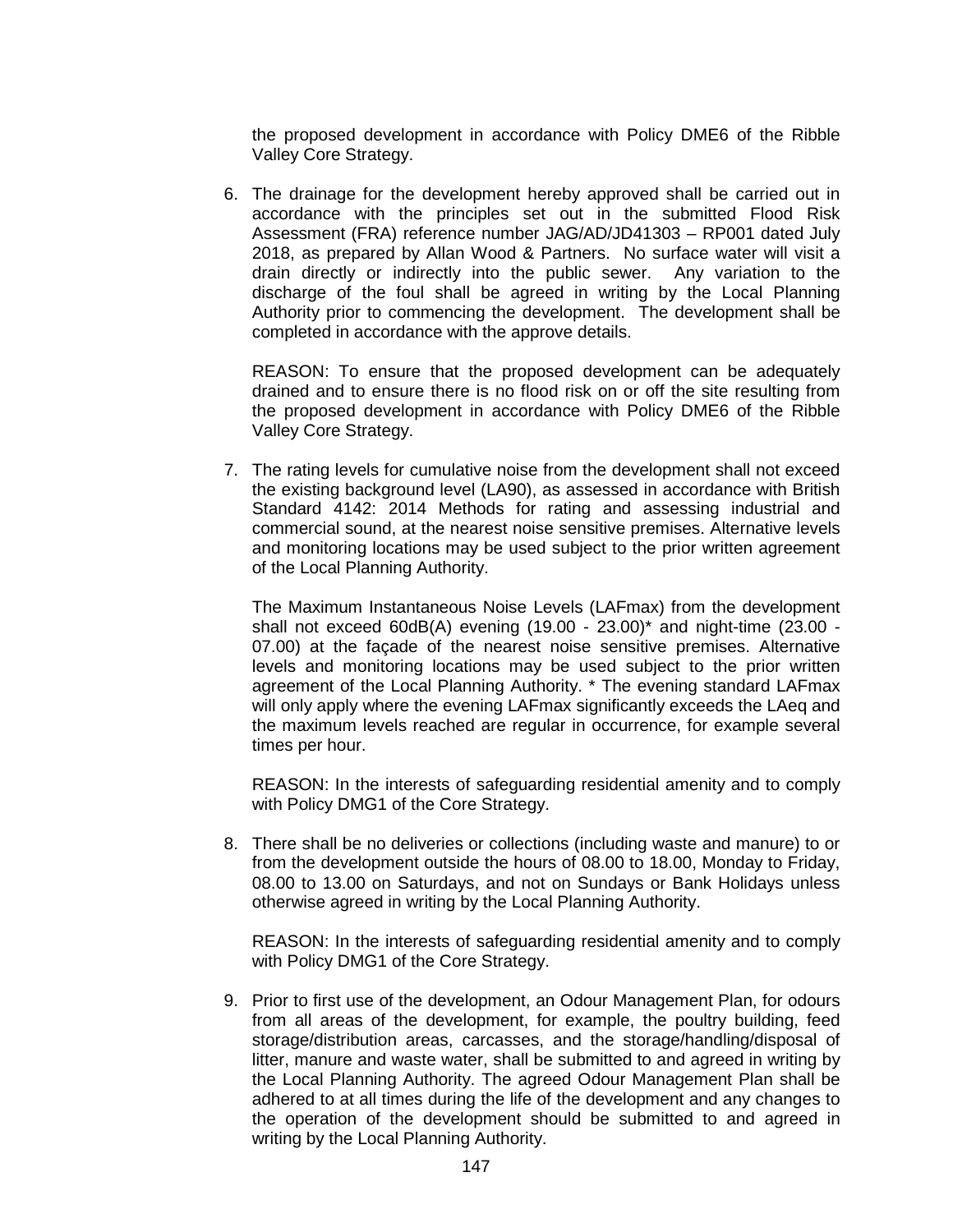REASON: In the interests of safeguarding residential amenity and to comply with Policy DMG1 of the Core Strategy.

10. Prior to first use of the development, an Insect Management Plan, to include flying insects, shall be submitted to and agreed in writing by the Local Planning Authority. The agreed Insect Management Plan shall be adhered to at all times during the life of the development and any changes to the operation of the development should be submitted to and agreed in writing by the Local Planning Authority.

REASON: In the interests of safeguarding residential amenity and to comply with Policy DMG1 of the Core Strategy.

11. Artificial lighting to the development, for example, fixed lighting on the development structures and flood lighting to the yard/storage areas, shall not be intrusive to nearby sensitive premises. Light intrusion into the windows of any sensitive premises shall not exceed 5 Lux before 23.00, and 1 lux after 23.00 (Environmental Zone E2).

REASON: In the interests of safeguarding residential amenity and to comply with Policy DMG1 of the Core Strategy.

348 SECTION 106 APPLICATIONS

| <b>Plan No</b> | Location                              |                                                                      | Date to<br><b>Committee</b> | <b>Number</b><br><u>of</u><br><b>Dwellings</b>                               | <b>Progress</b>                                                                                                               |                 |  |
|----------------|---------------------------------------|----------------------------------------------------------------------|-----------------------------|------------------------------------------------------------------------------|-------------------------------------------------------------------------------------------------------------------------------|-----------------|--|
| 3/2017/0653    | Land at Chatburn Road<br>Clitheroe    |                                                                      | 28/6/18                     | 30                                                                           | Out for signature                                                                                                             |                 |  |
| <b>Plan No</b> | Location                              | Date to<br><b>Committee</b>                                          |                             | <b>Time from First</b><br>Going to<br><b>Committee to</b><br><b>Decision</b> | <b>Number</b><br><u>of</u><br><b>Dwellings</b>                                                                                | <b>Progress</b> |  |
| 3/2018/0361    | Former<br>Mill, Watt Street<br>Sabden | 6/9/18<br>Victoria                                                   |                             | 2 weeks                                                                      | 30                                                                                                                            | Decision        |  |
| 349            |                                       | APPLICATIONS WITHDRAWN                                               |                             |                                                                              |                                                                                                                               |                 |  |
|                | <b>Plan No</b><br>3/2018/0533         | <b>Proposal</b><br>Single storey extension to bar and<br>dining area |                             |                                                                              | Location<br>The Avenue Hotel<br><b>Gleneagles Drive</b><br><b>Brockhall</b><br>The Old Reservoir<br>Simonstone Road<br>Sabden |                 |  |
|                | 3/2018/0459                           | Proposed<br>agricultural buildings to form a holiday<br>let          | conversion<br>of            | existing                                                                     |                                                                                                                               |                 |  |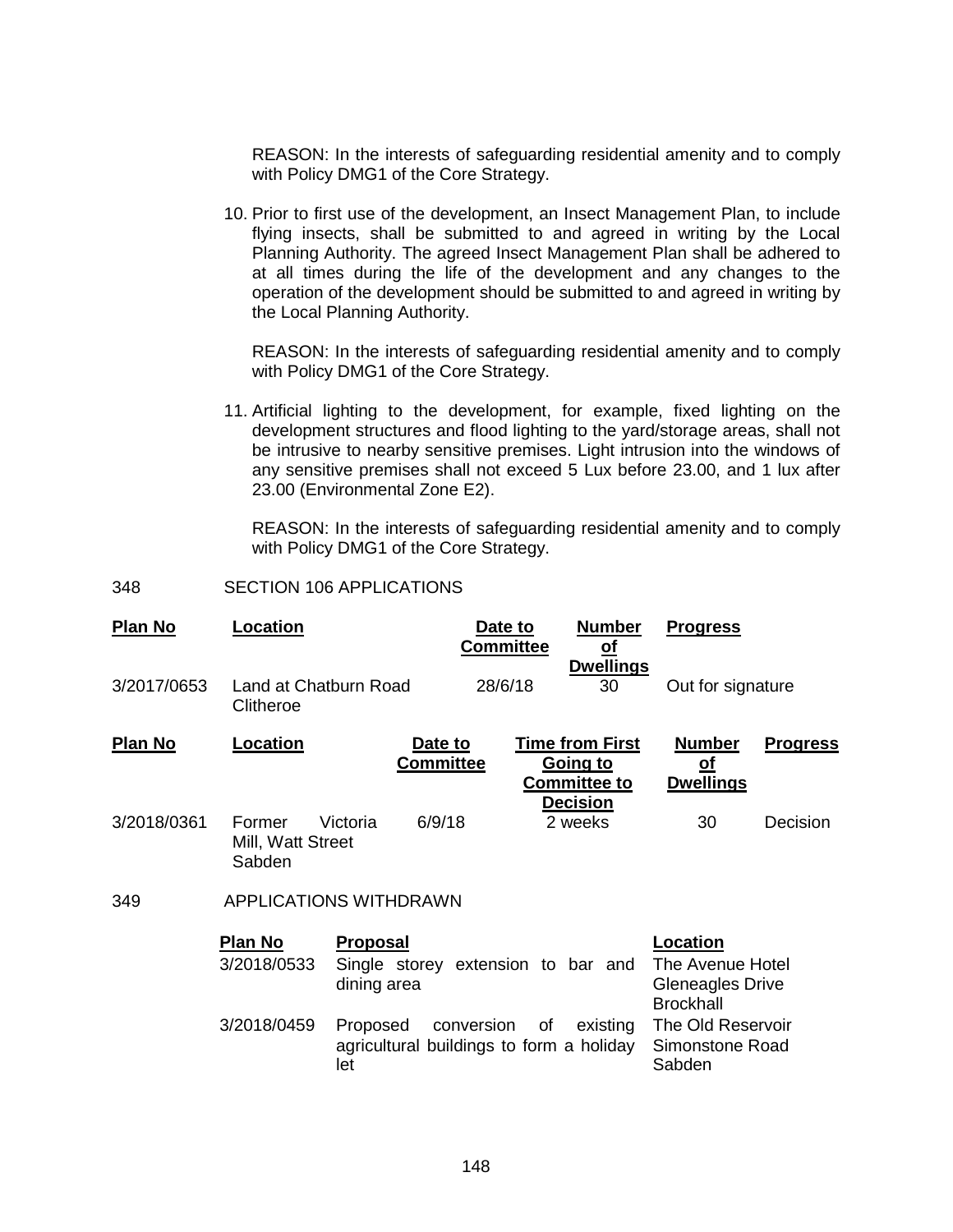# 350 APPEALS UPDATE

| <b>Application No</b><br>and reason for<br>appeal                         | <b>Date</b><br><b>Received/</b><br><u>Appeal</u> | <b>Site</b><br><b>Address</b>                                             | <u>Type of</u><br><b>Appeal</b><br><b>Procedure</b> | Date of<br><b>Inquiry/Hearing</b><br>If applicable | <b>Progress</b>                                                                                          |
|---------------------------------------------------------------------------|--------------------------------------------------|---------------------------------------------------------------------------|-----------------------------------------------------|----------------------------------------------------|----------------------------------------------------------------------------------------------------------|
| 3/2016/1192 R                                                             | <b>Start Date</b><br>16/11/17                    | <b>Hammond Ground</b><br><b>Whalley Road</b><br>Read                      | Inquiry<br>adjourned                                | 09/10/18                                           | Updated Proofs of<br>Evidence<br>submitted.<br><b>Inquiry</b><br>9<br>resumes<br>Oct<br>2018 for 4 days. |
| 3/2017/1139<br>Conditions<br>disputed                                     | 13/08/18                                         | <b>Sands Cottage</b><br>The Sands<br>Whalley                              | <b>WR</b>                                           |                                                    | <b>Awaiting Decision</b>                                                                                 |
| 3/2017/0857 R                                                             | 13/08/18                                         | Lowood<br>Whins Lane<br>Read                                              | <b>WR</b>                                           |                                                    | <b>Awaiting Decision</b>                                                                                 |
| 3/2018/0113<br>Conditions<br>not<br>discharged                            | 13/08/18                                         | 102 Lowergate<br>Clitheroe                                                | <b>WR</b>                                           |                                                    | <b>Awaiting Decision</b>                                                                                 |
| 3/2018/0217<br>linked<br>with<br>3/2018/0218 R<br>of<br>prior<br>approval | 29/08/18                                         | Eastham House Fm<br><b>Clitheroe Road</b><br>Mitton                       | <b>WR</b>                                           |                                                    | Statements due<br>03/10/18                                                                               |
| 3/2017/0961<br>R<br>(Variation<br>of<br>S <sub>106</sub> Ag)              | Awaiting<br>start<br>date<br>from PINS           | Land at Chapel Hill<br>Longridge                                          | Hearing<br>be<br>(to<br>confirmed<br>by PINS)       |                                                    |                                                                                                          |
| 3/2017/0962 R                                                             | Awaiting<br>date<br>start<br>from PINS           | land off Sheepfold<br>Crescent<br><b>Barrow</b>                           | Hearing<br>(to<br>be<br>confirmed<br>by PINS)       |                                                    |                                                                                                          |
| 3/2018/0159 R                                                             | 16/07/18                                         | 5 Barn Croft<br>Clitheroe                                                 | HН                                                  |                                                    | <b>Awaiting Decision</b>                                                                                 |
| 3/2018/0069 R                                                             | 29/08/18                                         | Land off Whalley<br>Road, Mellor Brook                                    | <b>WR</b>                                           |                                                    | Statement due<br>3/10/18                                                                                 |
| 3/2018/0263 R                                                             | 20/08/18                                         | <b>Showley Brook</b><br><b>Rest Home</b><br>10 Knowsley Road<br>Wilpshire | <b>WR</b>                                           |                                                    | Statement due<br>24/09/18                                                                                |
| 3/2018/0303<br>R                                                          | Awaiting<br>start<br>date<br>from PINS           | Croftland<br>Chipping                                                     | WR (to be<br>confirmed<br>by PINS)                  |                                                    |                                                                                                          |
| 3/2018/0537 R                                                             | Awaiting<br>start<br>date<br>from PINS           | <b>Wiswell Brook Fm</b><br>Moorside Lane                                  | WR (to be<br>confirmed<br>by PINS)                  |                                                    |                                                                                                          |
| 3/2018/0079 R                                                             | 23/07/18                                         | New Ings Farm<br><b>Hellifield Road</b><br>Bolton by Bowland              | WR.                                                 |                                                    | <b>Awaiting Decision</b>                                                                                 |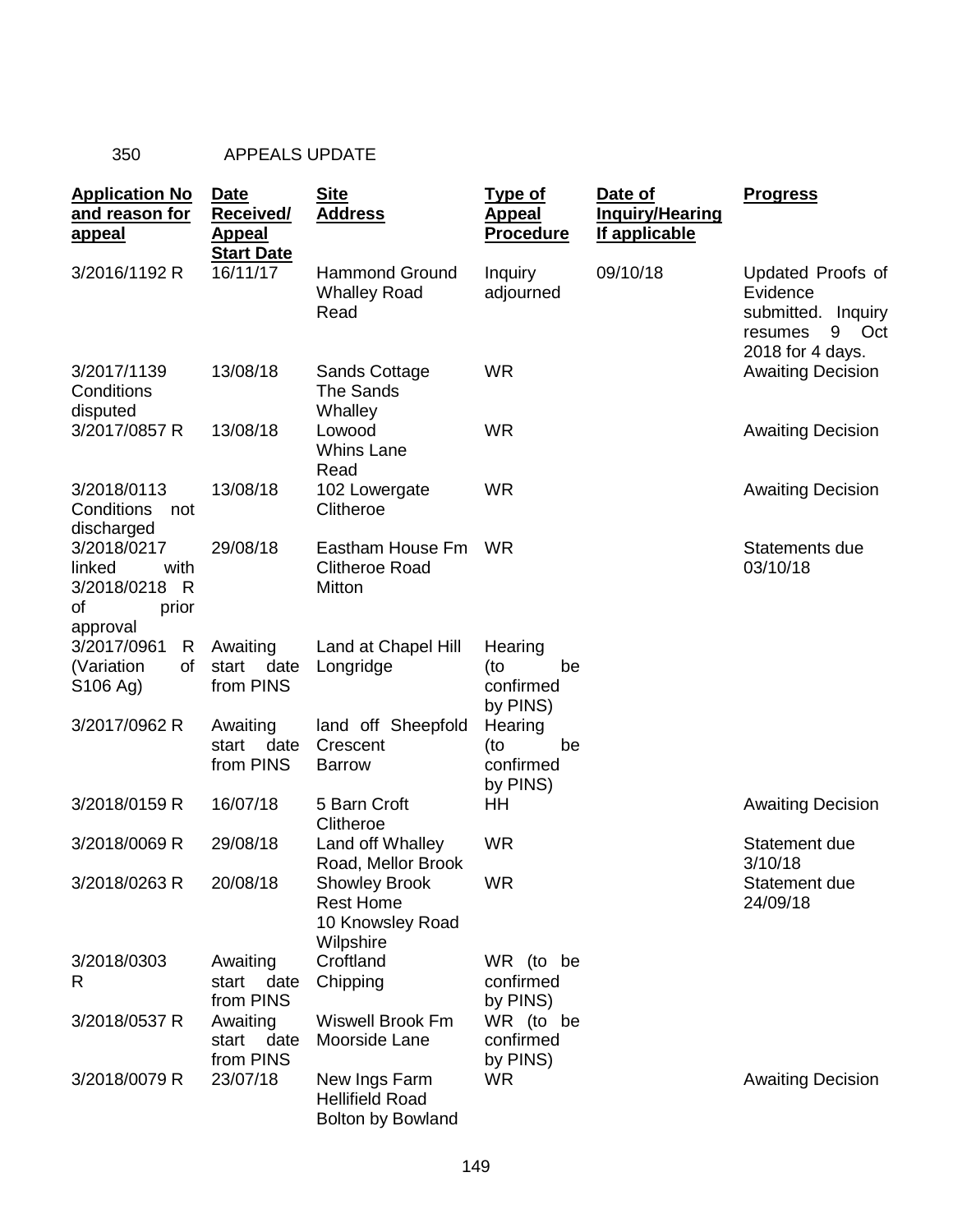# 351 SCHEME OF DELEGATION OF DEVELOPMENT MANAGEMENT AND COUNTRYSIDE MATTERS

The Director of Economic Development and Planning submitted a report asking Committee to consider a full comprehensive review of the Council's scheme of delegation in relation to development management and countryside matters and to simplify the process to ensure that Members of the Planning and Development Committee focus their attention on key applications. The report outlined the proposed changes and clarified which applications would always be placed before Committee. The amended scheme also included the new types of application which have been introduced such as Permission in Principle, and delete application types that no longer exist such as Conservation Area consent. It was also proposed to delegate all refusals to the Director of Economic Development and Planning unless it was considered that determination of the application by Planning and Development Committee was appropriate.

The Director of Economic Development and Planning informed Committee that national government considers that it is in the public interest for Local Planning Authorities to have effect delegation arrangements in place to ensure that decisions on planning applications that raise no significant planning issues are made quickly and that resources are appropriately concentrated on the applications of greatest significance to the local area. The proposed changes sought to ensure the scheme of delegation accords with the guidance which will in turn help to facilitate economic growth, whilst enabling the Planning and Development Committee to concentrate on the significant applications.

The Director of Economic Development and Planning also requested that delegation in dealing with how appeals are dealt with be made to her in consultation with the Chairman and Vice Chairman on Committee. Members discussed the report in some detail.

- RESOLVED: That Committee approved the revised changes to the scheme of delegation as set out in the report with the addition of discretion to direct changes in response to appeals to be included within the proposed changes to the Constitution at Council on 16 November 2018.
- 352 EXCLUSION OF PRESS AND PUBLIC
- RESOLVED: That by virtue of the next item of business being exempt information under Categories 3 and 5 of Schedule 12A of the Local Government Act 1972 the press and public be now excluded from the meeting.
- 353 APPEALS UPDATE

The Director of Economic Development and Planning informed Committee of the up to date position on the Hammond Ground public inquiry which was due to reconvene on Tuesday, 9 October 2018. She reminded Committee that in July 2018 the National Planning Policy Framework was amended, subsequently on 13 September 2018 further Planning Policy Practice Guidance had been published to accompany the changes within the Framework. The amendments that had occurred had affected the Local Planning Authority's position in respect